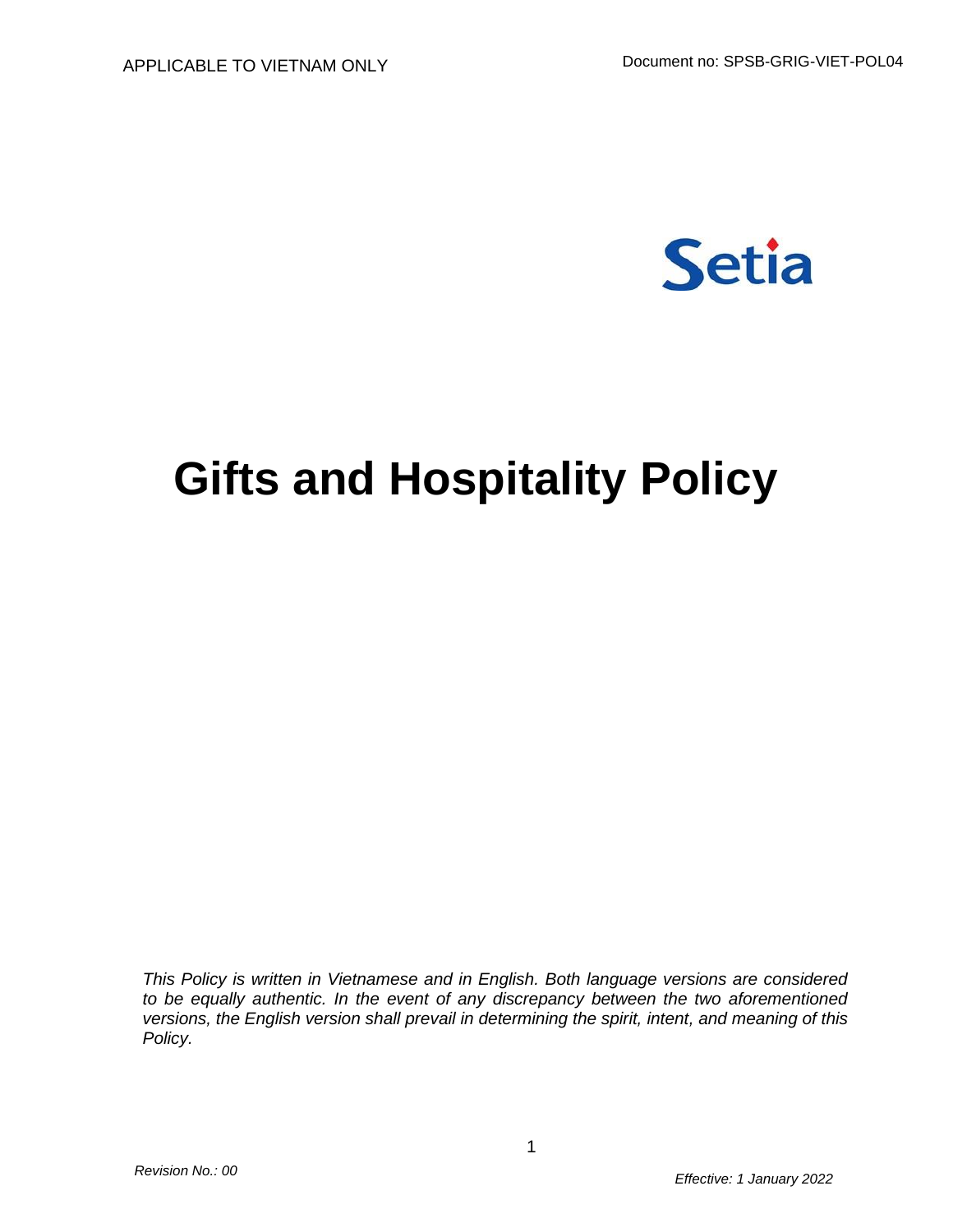## **PART I: INTRODUCTION**

## **1. S P SETIA'S GIFTS AND HOSPITALITY POLICY**

- 1.1. Ethics, honesty and integrity are the cornerstones of our approach to doing business.
- 1.2. The provision and receipt of gifts and hospitality that are of a reasonable value for a legitimate business purpose has a part to play in the building of business relationships. However, gifts and hospitality can potentially be abused and could amount to bribery and corruption.
- 1.3. Bribery and corruption are strictly prohibited. We take a zero-tolerance approach to all forms of bribery and corruption both within our S P Setia and in respect of the actions of our agents, business partners, contractors, service providers and other third parties and associated persons.
- 1.4. The purpose of this Policy is to:
	- 1.4.1. set out our responsibilities and the responsibilities of those working for us for observing and upholding our stance against bribery and corruption when giving and receiving gifts and hospitality; and
	- 1.4.2. provide information and guidance to those working for us on how to recognise bribery and corruption issues when giving and receiving gifts and hospitality and the procedures for dealing with such issues.
- 1.5. This Policy should be read in conjunction with S P Setia's Code of Conduct and Business Ethics, S P Setia's Anti-bribery and Corruption Policy and S P Setia's Donations and Sponsorship Policy.

## **2. DEFINED TERMS**

- 2.1 **Bribery** is the direct or indirect giving, promising, offering, receiving, agreeing to receive, requesting or accepting of any advantage or thing of value to or from any person in order to influence them corruptly or improperly in the exercise of their duty, or to be so influenced, or to secure or reward an improper benefit. The advantage may include loans, gifts, entertainment, charitable contributions, offers of employment, airline tickets, vouchers, sponsorship, favours or other non-material interest, examples of which include offering to reward through titles and awards; election, appointment of positions; raising test scores; promising to allow to graduate, enrolment at schools, attending competitions, participating in performances abroad; sexual bribery.
- 2.2 **Director** means a Director appointed to a Board of Directors of S P Setia and in relation to Vietnam only, Director includes (i) member of member's council for S P Setia's presence in Vietnam in form of limited liability company, or (ii) member of board of management for S P Setia's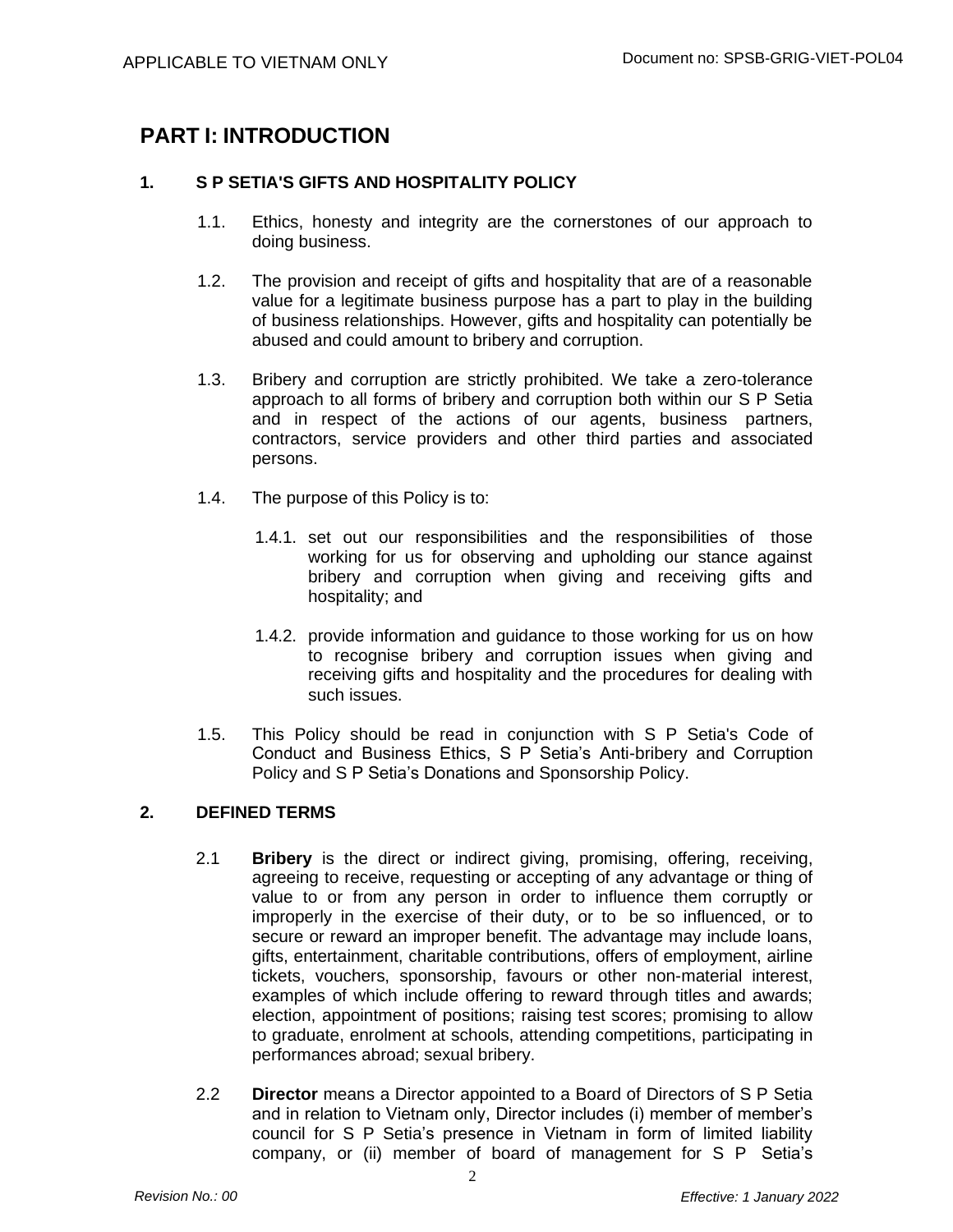presence in Vietnam in form of joint stock company, or (iii) director or general director as appointed by S P Setia as the sole owner, or by the members' council or by the board of management of the entity in the form of limited liability company or joint stock company, respectively.

- 2.3 **Employee** means any individual working at any level or grade under the management, operation and supervision of S P Setia regardless of the name of the agreement between the parties, including officers, senior managers, trainees, secondees, agency staff,, of S P Setia, whether fulltime, part-time, permanent, fixed-term or temporary.
- 2.4 **Gifts** are anything of value (such as money or cash equivalent vouchers, goods, services, loans, tickets and prizes) given to (i) any person or organisation without any expectation of anything in return or without any intention to influence someone to act improperly; or (ii) a Public Official without any expectation of anything in return or without any intention to influence the Public Official to act improperly or without relating to affairs which are handled by such Public Official or which fall under the Public Official's management.
- 2.5 **Gifts and Hospitality Register** is a register to be implemented and maintained by the IGU for the purpose of this Policy.
- 2.6 **Heads** means in relation to an Employee, the head of department, the head of business unit, Director, General Director, and where applicable as the context may require, a Divisional General Manager, an Executive Vice Presidents, a Senior Executive Vice President, Chief Operating Officer or Chief Executive Officer, Chief Operating Officer of S P Setia or Chief Executive Officer of S P Setia, within the Employee's reporting line.
- 2.7 **Hospitality** includes the following advantages that may be given to any person or organisation including their family members and business partners:
	- 2.7.1 entertainment (such as golf activities, tickets to sporting events etc.);
	- 2.7.2 meals and drinks; and
	- 2.7.3 travel and/or accommodation (whether or not packaged with conferences, seminars, study trip or other benefits).
- 2.8 **Integrity and Governance Unit or IGU** means the integrity and governance unit of S P Setia and further details of its establishment are set out in the Whistleblowing Policy.
- 2.9 **Office Administration Unit/Department** means the office administration unit/department of the respective group of companies within S P Setia which has the primary and day-to-day responsibility of overseeing the office administrative functions of the respective companies.
- 2.10 **Public Official** means an individual who: (i) holds a legislative, administrative or judicial position of any kind; or (ii) who performs public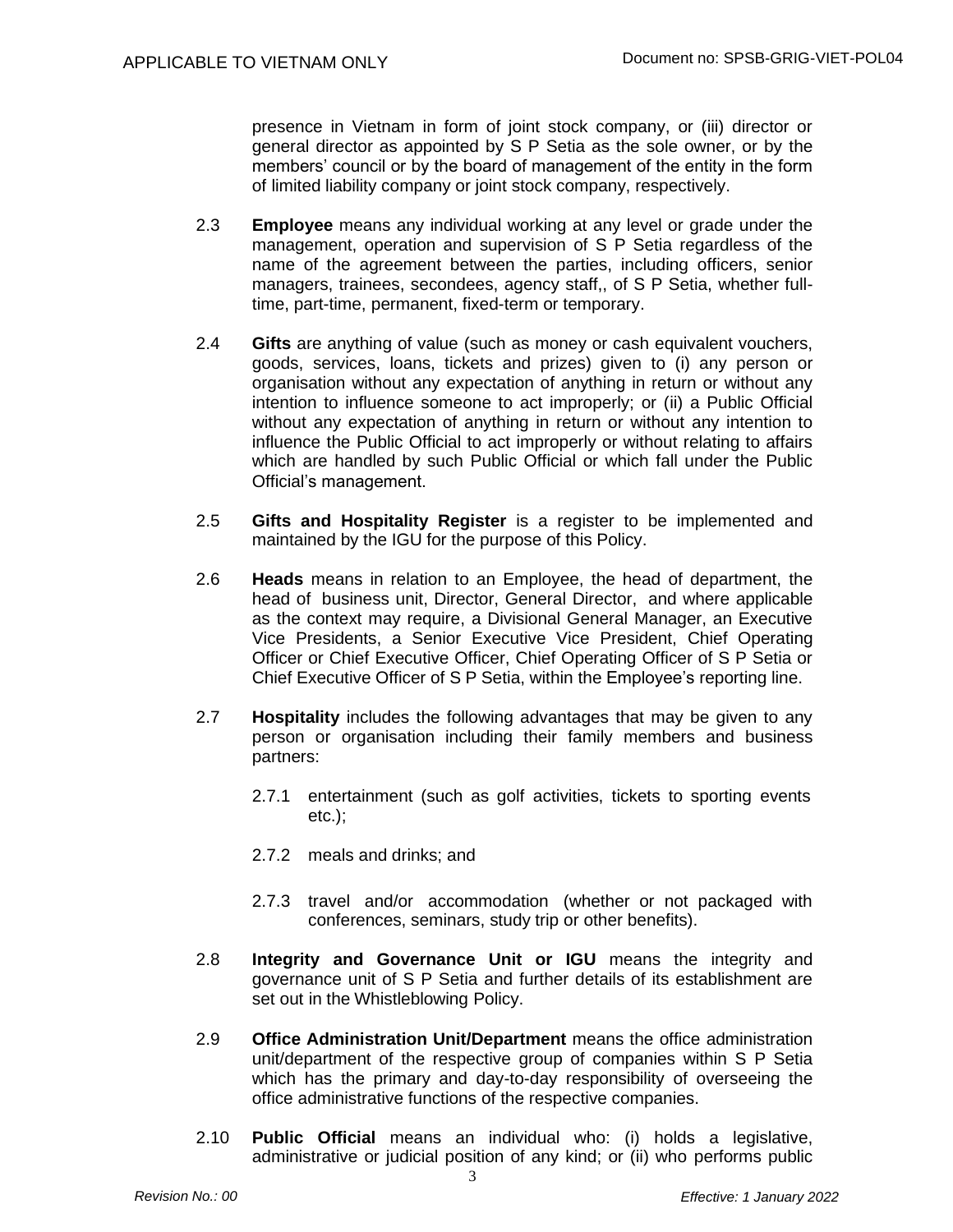duties or exercises a public function for or on behalf of a country or territory (or subdivision thereof) or for any public agency or enterprise (including government linked companies and enterprises, and stateowned or state-controlled companies and enterprises); or (iii) is an official or an agent of a public international organisation (such as the United Nations or similar body).

- 2.11 **S P Setia** means S P Setia Berhad and its subsidiaries and any business which is directly or indirectly (i) wholly or majority owned; or (ii) controlled; or (iii) managed by S P Setia Berhad, details of which are available at: https:/[/www.spsetia.com/en-us/corporate/business-performance/investor](http://www.spsetia.com/en-us/corporate/business-performance/investor-)relations.
- 2.12 **Third Party/Third Parties** includes anyone who at any time performs (or who is intended to perform) services for or on behalf of any entity in S P Setia including anyone who is engaged (by contract or otherwise) or paid to represent any entity in S P Setia such as suppliers, distributors, business contacts, agents, representatives, intermediaries, middlemen, introducers, sponsors, consultants, contractors, advisers and potentially Public Officials.

#### **3. WHO IS COVERED BY THE POLICY?**

- 3.1 This Policy applies to all Employees, Directors and Third Parties wherever located.
- 3.2 Employees, Directors and Third Parties are expected, as part of their normal duties, to do the following:
	- 3.2.1 familiarize themselves with and comply with the Policy and related policies issued by S P Setia as amended from time to time;
	- 3.2.2 participate in any relevant training or briefing provided by S P Setia; and
	- 3.2.3 immediately report any instances of Gifts and Hospitality which are an actual or suspected bribe, any allegations of the same made or offered by a Third Party, Public Official, or an Employee or a Director, or breaches of relevant policies and procedures which come to their attention in accordance with the Whistleblowing Policy.
	- 3.2.4 In this Policy, any reference to "you" or "your" means any person subject to this Policy.

## **4. WHO IS RESPONSIBLE FOR THE POLICY?**

- 4.1 The Board of Directors has overall responsibility for ensuring this Policy complies with S P Setia's legal and ethical obligations.
- 4.2 The Integrity and Governance Unit (the **IGU**) has primary and day-to-day responsibility for implementing and overseeing this Policy, and for monitoring its use and effectiveness. The IGU shall regularly report to the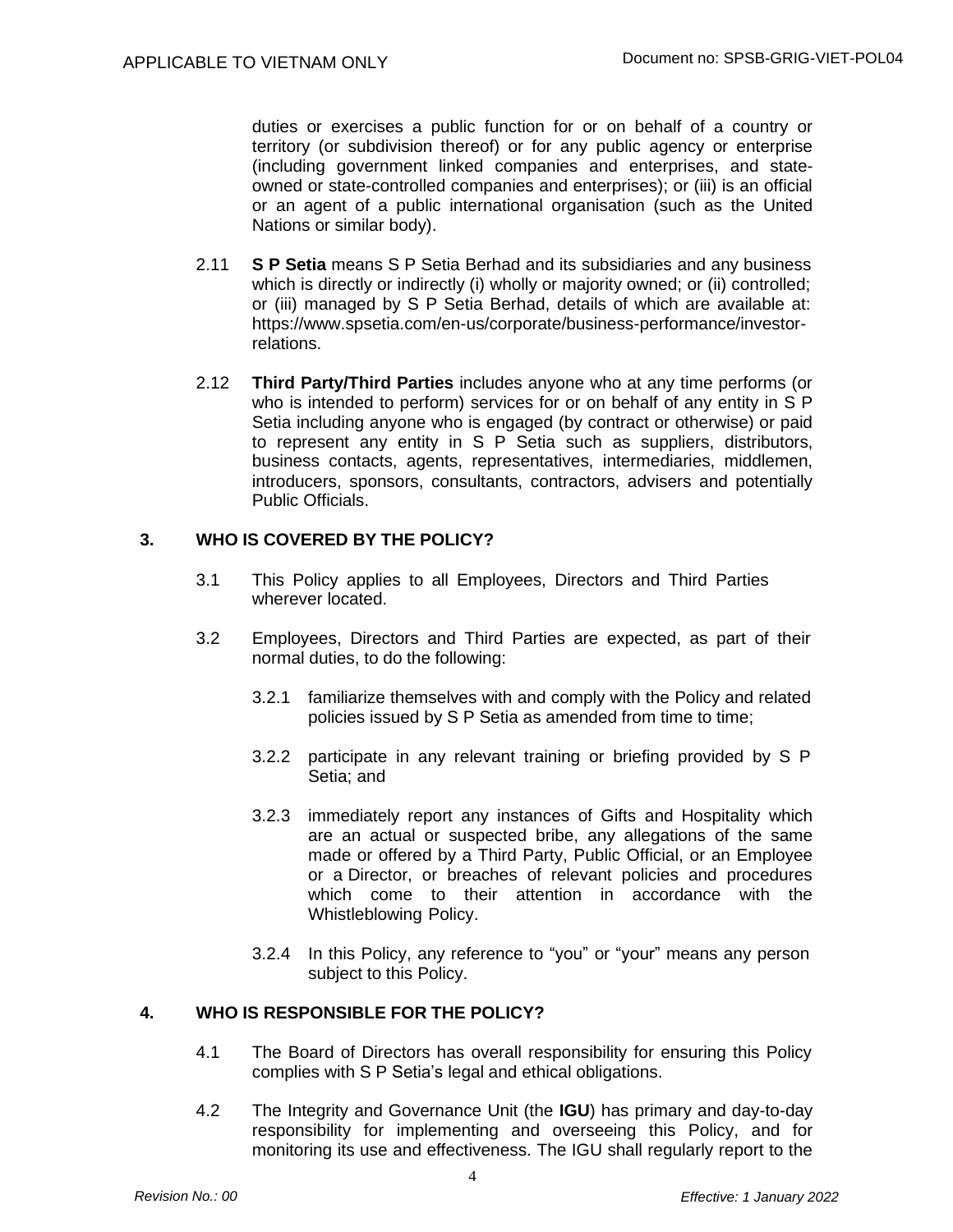Risk Management Committee and ultimately to the Board of Directors concerning the implementation and effectiveness of this Policy.

- 4.3 The Chief Risk, Integrity and Governance Officer (**CRIGO**) is responsible for reviewing the adequacy of this Policy and regularly reporting on its implementation and matters arising thereunder to the Risk Management Committee and ultimately to the Board of Directors of S P Setia, taking into account relevant developments and evolving international laws and industry standards.
- 4.4 Every Employee of S P Setia, Director and any Third Party acting on behalf of S P Setia are responsible for understanding the Policy. All queries regarding this Policy's interpretation and when and how the rules can apply in any given situation should be directed to the IGU.
- 4.5 Management at all levels are responsible for ensuring that those reporting to them are made aware of and understand this Policy and are given adequate and regular training on it. The nature and frequency of the training will vary depending on the role of the individual and the likelihood that such person or entity will provide and receive Gifts and Hospitality. All Employees and Directors must ensure that they complete any training that they are required to undertake as directed by S P Setia's Board of Directors and management, from time to time.

## **PART II: GIFTS & HOSPITALITY**

## **5. GIFTS AND HOSPITALITY**

## **GIFTS**

5.1 As a general rule, all Employees, Directors and Third Parties are prohibited from giving and receiving any form of Gifts unless they are permitted under Section A, Schedule 2 of this Policy. This prohibition of giving and receiving Gifts extends to family members (which include spouses, (biological and adoptive) parents, (biological and adopted) children, siblings, sons in-law, daughters in-law, brother in-law, sisters inlaw and siblings of the spouse), representatives and/or business partners of Employees, Directors and Third Parties.

## **HOSPITALITY**

5.2 As a general rule, all Employees, Directors and Third Parties are prohibited from giving and receiving any form of Hospitality unless they are permitted under Section B, Schedule 2 of this Policy. This prohibition of giving and receiving Hospitality extends to family members (which include spouses, (biological and adoptive) parents, (biological and adopted) children, siblings, sons in-law, daughters in-law, brother in-law, sisters in-law and siblings of the spouse), representatives and/or business partners of Employees, Directors and Third Parties.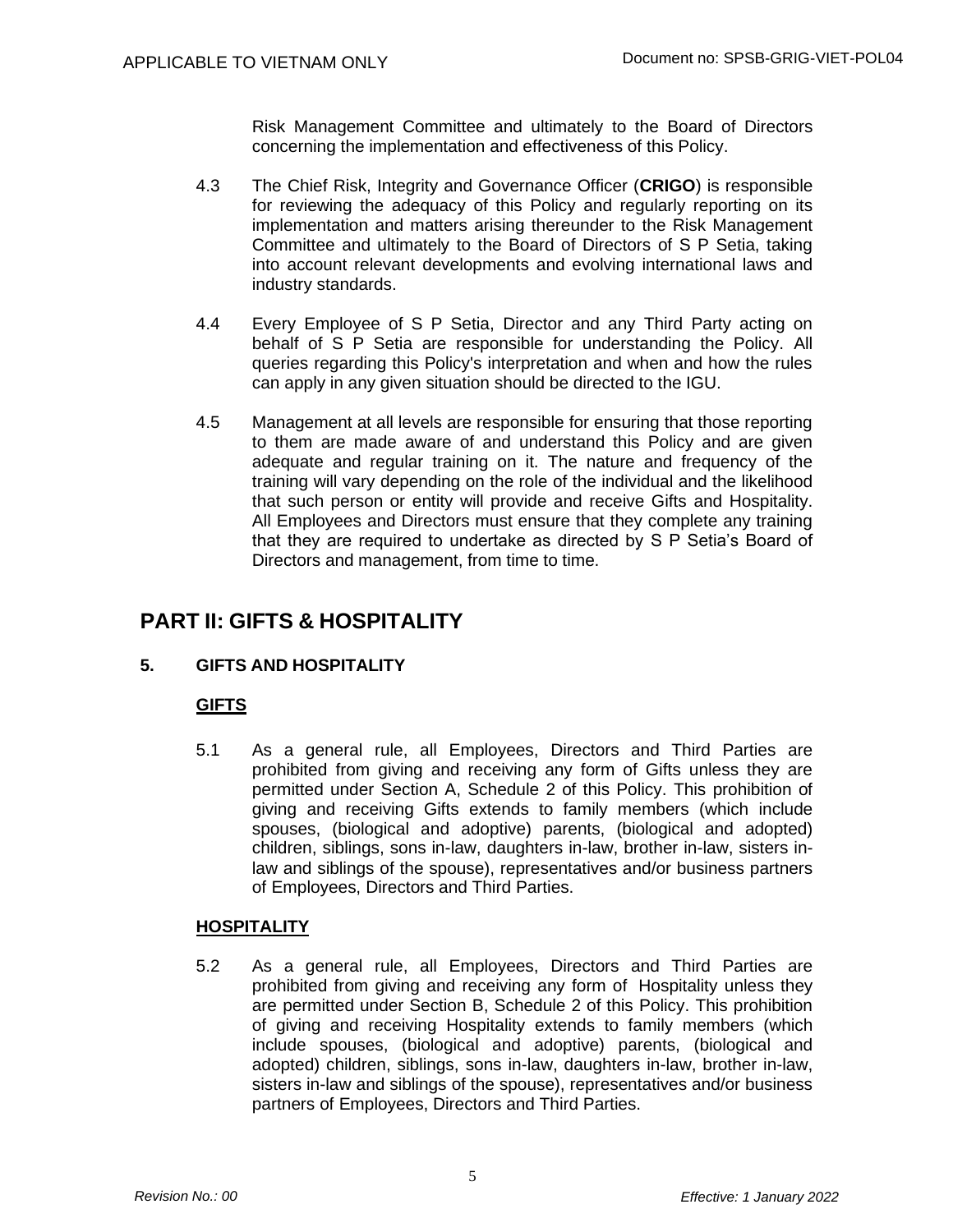#### Declining Gifts and Hospitality

- 5.3 If any Gifts and Hospitality offered or received are not permitted by this Policy, you are required:
	- 5.3.1. to politely decline and explain S P Setia's Gift and Hospitality Policy;
	- 5.3.2 if practical, return the Gift or, if applicable, Hospitality received to the sender;
	- 5.3.3 if it would be offensive or embarrassing to the sender or S P Setia to return the Gift or decline Hospitality, to record the receipt of such Gift or Hospitality in the Gift and Hospitality Register and hand over the Gift or, if applicable, Hospitality, to the Office Administration Unit/Department.

The Office Administration Unit/Department, shall upon receiving such Gifts and/or Hospitality, arrange for the donation of such Gifts or Hospitality to a charitable organisation based on the objectives set out in S P Setia's Donations and Sponsorship Policy and shall further maintain a register of such donations made by the Office Administration Unit/Department.

#### Authorisation by Relevant Heads

- 5.4 The giving or receiving of Gifts and Hospitality will only be authorised by the relevant Heads if the Gift or Hospitality is permitted under Articles 5.1 and 5.2 of this Policy and:
	- 5.4.1 is not given or received with the intention of influencing anyone, whether improperly or otherwise, in order to obtain or retain business or a business advantage, or to improperly reward the provision or retention of business or a business advantage;
	- 5.4.2 when given, is given in S P Setia's name and not in an individual's name;
	- 5.4.3 is of a relatively small value and frequency is given or received at an appropriate time (taking into account the reason for the gift).
	- 5.4.4 is reasonably and legitimately related to the nature of the business relationship and is given or received openly, not secretly.

#### Inappropriate Gifts and Hospitality

- 5.5 Examples of inappropriate Gifts or Hospitality are set out in the following scenarios:
	- 5.5.1 there is a corrupt intention to give, promise to give, or intention or promise to offer, a Gift or Hospitality with the expectation or hope that new business or a business advantage will be received or retained, or to reward new business that has been received or a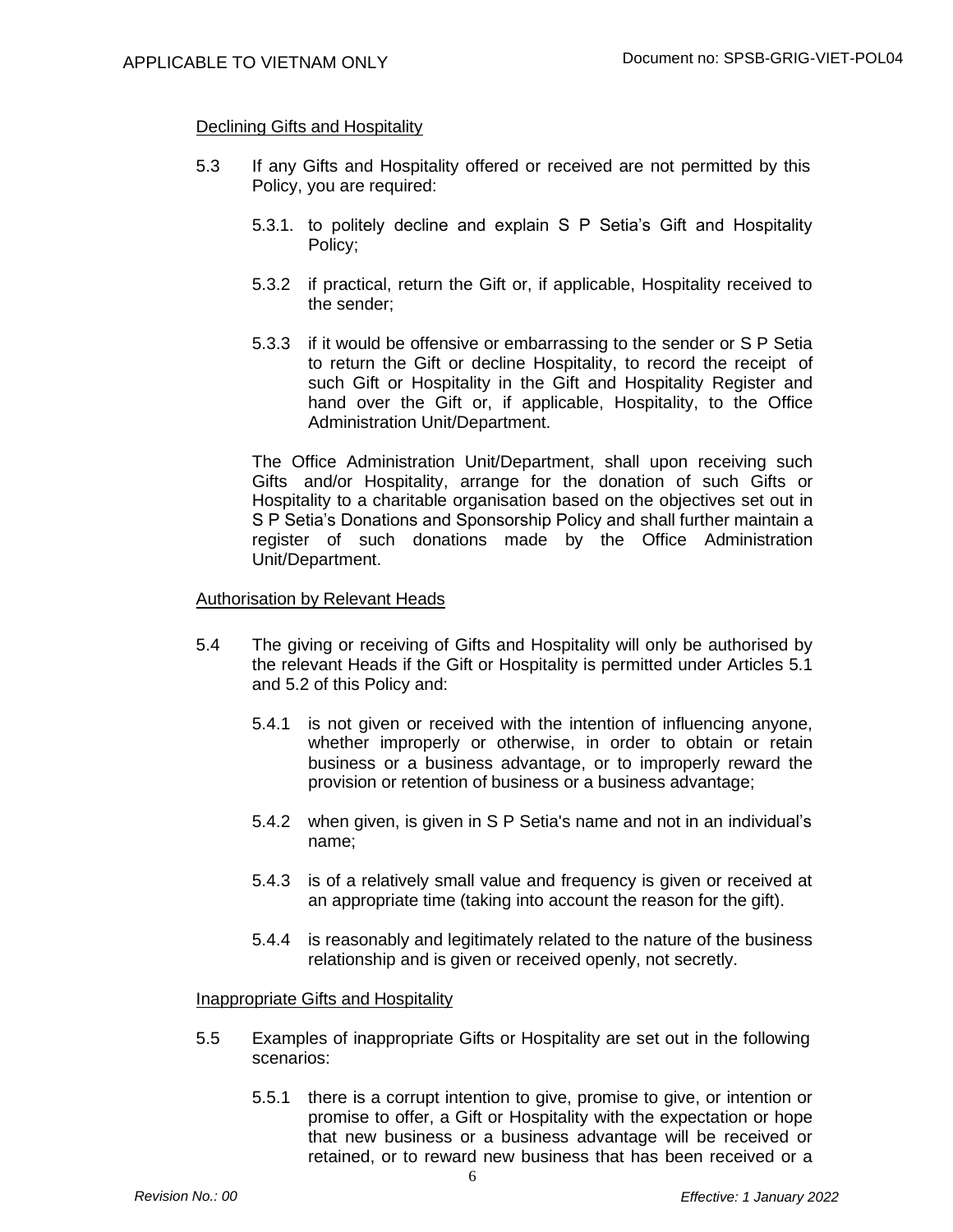business advantage already given;

- 5.5.2 there is an intention to give, promise to give, or intention or promise to offer, a Gift or Hospitality to a Public Official, agent or representative to "facilitate" or expedite a routine procedure (such as governmental permits, approvals grants, consents etc.);
- 5.5.3 there is an intention to receive a Gift or Hospitality from a Third Party that you know or suspect is offered with the expectation that it will obtain, or was given in exchange for, a business advantage for such Third Party;
- 5.5.4 there is an intention to engage in any activity that might lead to a breach of this Policy or any other policy of S P Setia;
- 5.5.5 the offering or receiving of the Gift or Hospitality would be illegal under local law;
- 5.5.6 the Gift or Hospitality is offered to or offered by parties engaged in a competitive tender or bidding process;
- 5.5.7 the Gift offered or received is in cash or a cash equivalent (such as gift certificates, cash cards or vouchers, gold or bearer bonds); and/or
- 5.5.8 overly frequent Gifts and Hospitality such as expensive free weekly tickets to sporting or other events which are disproportionate or appear unsuitable for a legitimate business reason. Gifts and Hospitality must not be given to, or received from, a person who has been given, or has received, such benefits more than three times within a 12 month period.

#### PUBLIC OFFICIALS

- 5.6 All Employees, Directors and Third Parties are prohibited from giving and receiving any form of Gifts and/or Hospitality from Public Officials unless permitted by this policy or otherwise specified in the applicable laws. This prohibition ofgiving and receiving Gifts and/or Hospitality extends to the family members (which include spouses, (biological and adoptive) parents, (biological and adopted) children, siblings, sons in-law, daughters in-law, brother in-law, sisters in-law and siblings of the spouse), representatives and/or business partners of Employees and Directors.
- 5.7 However, depending on occasion and purpose, you may offer or give Gifts or Hospitality subject to the exception whereby Gifts or Hospitality:

7

5.7.1 **personal capacity:** is given to the Public Official outside the course of such official's public duties and that such Public Official has no current or future official dealings which may influence the interest or benefit of S P Setia. For example where you are invited, in your personal capacity, to a wedding or a festive occasion (Lunar New Year, Mooncake festival, etc) hosted by a Public Official in his personal capacity then it would be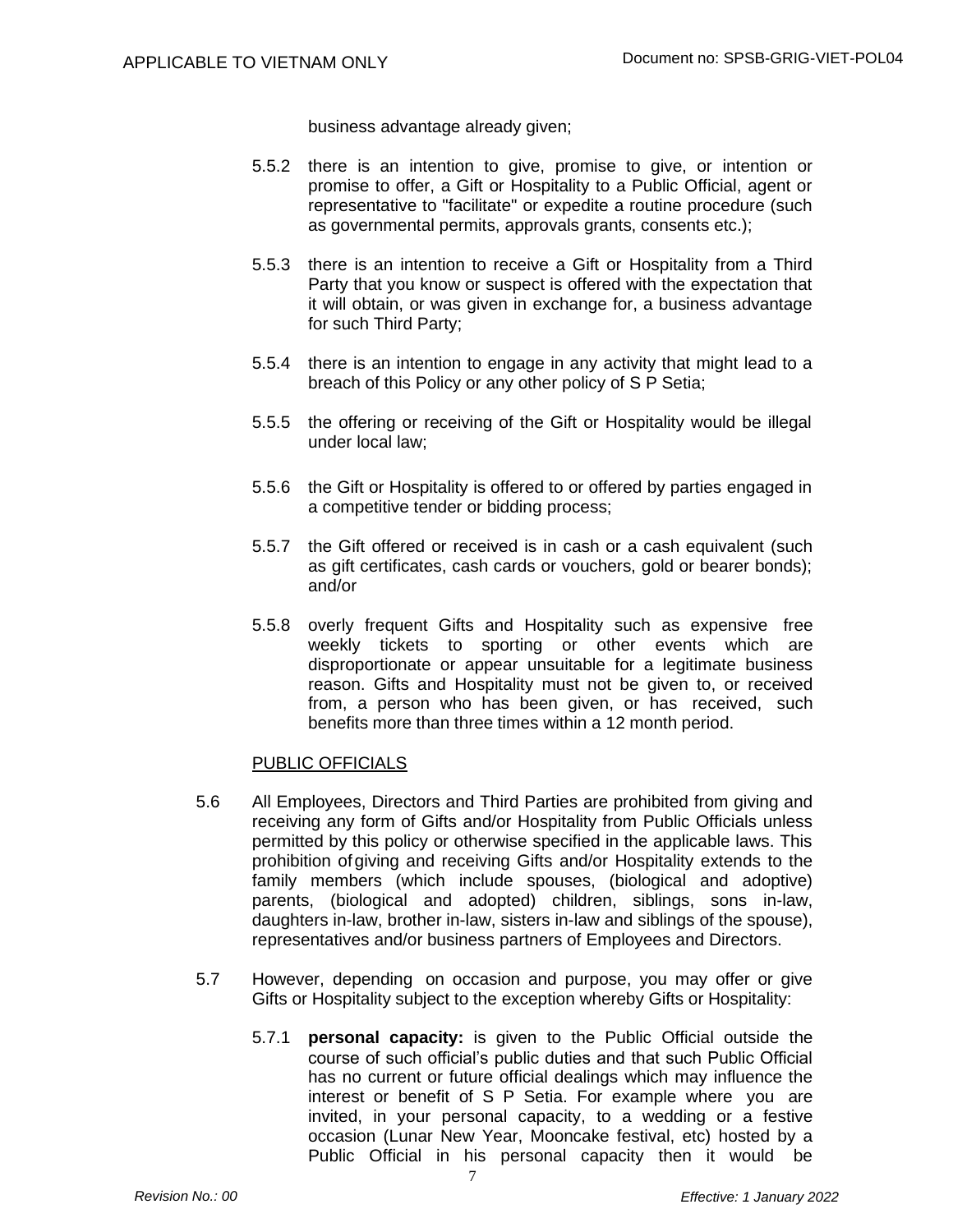appropriate. Gifts may include bouquet of flowers, box of chocolates, fruits, cakes or other perishable items. The value of the Gifts or Hospitality to be offered shall not exceed VND2,000,000 or another amount permitted by Vietnamese law in any case.

- 5.7.2 **public duty:** provided that it is not in breach of any guidelines or codes applicable to Public Officials, is given to the Public Official as a token of appreciation in the course of public duty where such Public Official is officiating or attending an event, ceremony or other function hosted or organised by S P Setia, of a value, in any case, not exceedingVND2,000,000 (USD86) or another amount permitted by Vietnamese law in any case. For example:
	- (i) amongst other invitees and staff, a Public Official was invited to officiate an opening ceremony organised by S P Setia on the opening of a public highway link constructed by S P Setia to its development project that also alleviates traffic congestion and serves the greater community living in the surrounding area;
	- (ii) amongst other invitees and staff, a Public Official was invited to speak at a risk awareness forum organised by S P Setia;

and the opening ceremony, forum and the Gifts & Hospitality to be offered is not intended to be given in connection with any affairs or matters (i) handled by the Public Official, or (ii) under his or her management or (iii) for the purpose of persuading or influencing any action or decision by the Public Official in the course of his public duties.

Gifts, where permitted, may include corporate branded stationery such as plaque, pens, photo frame and calendars, bouquet of flowers, box of chocolates, fruit basket, commemorative book or other appropriate reading materials, and Hospitality may include lunch, tea or other refreshments that are offered to invitees at the event, ceremony or function.

**Gifts or Hospitality are strictly prohibited where the Gift or Hospitality is intended to be given is in connection with any affairs or matters (i) handled by the Public Official, or (ii) under his or her management or (iii) for the purpose of persuading or influencing any action or decision by the Public Official in the course of his public duties**.

If you are unsure whether a particular Gift and/or Hospitality for a Public Official is appropriate or permitted, or if you have any other queries, these should be raised with the IGU.

5.8 At an event, ceremony or function hosted or organised by government authority or ministry, you, as a representative of S P Setia, may receive Gifts or Hospitality from a Public Official, if refused, would cause embarrassment and/or offence to the Public Officials or S P Setia. For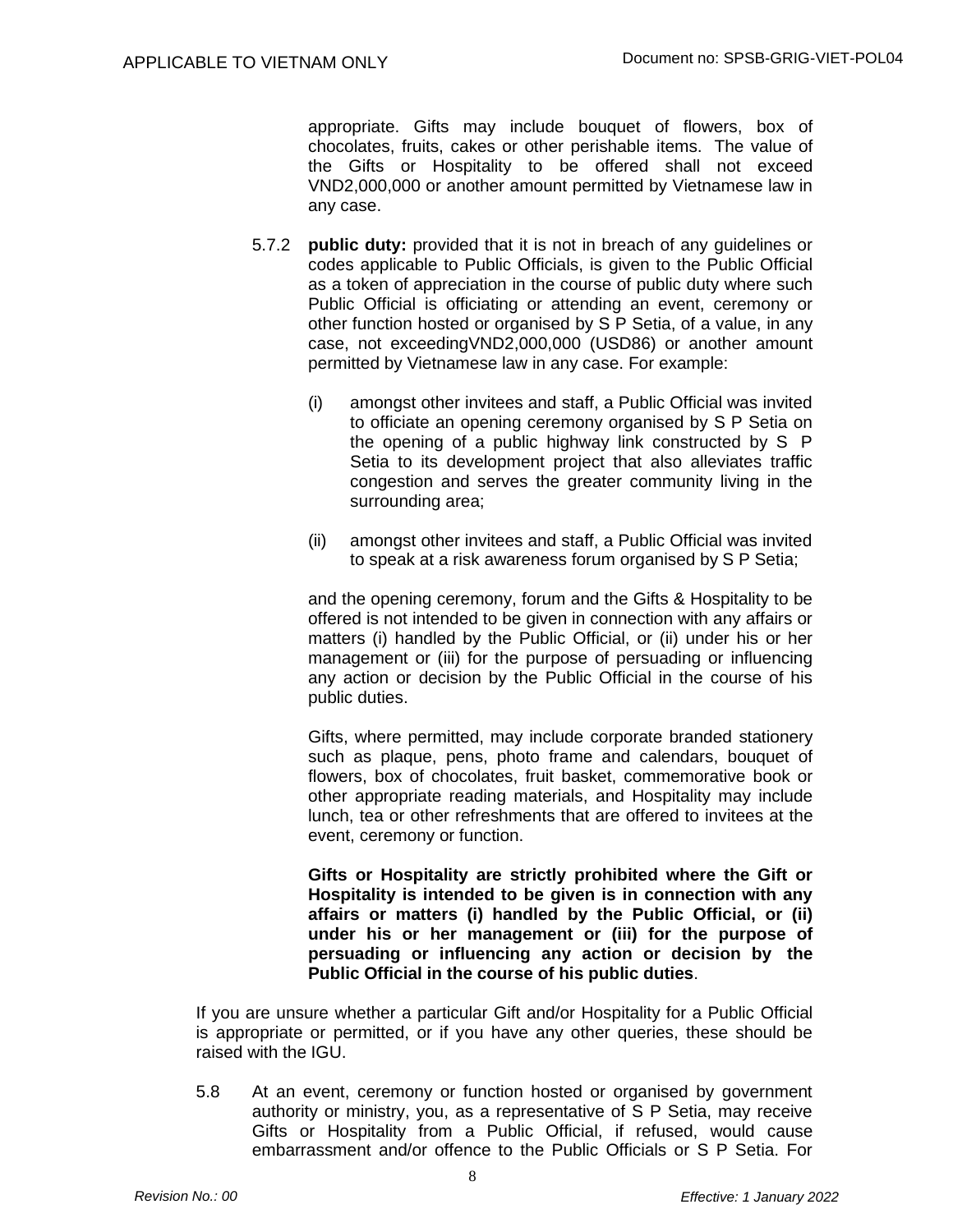example, as an invited speaker at an event hosted or organised by government authority or ministry, a Gift is presented to you on stage by a Public Official as a token of appreciation in a public setting and it would be offensive and/or embarrassing to refuse such Gift.

If you are unsure whether a particular Gift and/or Hospitality offered or received should be accepted or retained, or if you have any other queries, these should be raised with the IGU.

5.9 If a Gift or Hospitality intended to be given or offered to a Public Official is permitted under paragraphs 5.7.1 and 5.7.2 above, it must be further approved in advance by IGU and shall not, in any case, exceed a value of VND2,000,000 or another amount permitted by Vietnamese law. That approval shall include the name, position of the Public Official concerned, the date, a description of the Gift or Hospitality, the reason for the Gift or Hospitality and the reason for the approval of the Gift or Hospitality.

#### Gifts and Hospitality Register

- 5.10 As set out above, a record must be kept of all Gifts and/or Hospitality offered, or received, by an Employee or a Director in the Gifts and Hospitality Register.
- 5.11 In addition, all Gifts and/or Hospitality given or offered to, or received from or offered by, a Public Official must be recorded in writing in the Gifts and Hospitality Register, regardless of their value.
- 5.12 The Gifts and Hospitality Register shall be monitored by the IGU. However, it is your responsibility to ensure that any Gifts and/or Hospitality offered by, or to you, are recorded in the Gifts and Hospitality Register where required under this Policy.
- 5.13 The IGU will provide further information in respect of the Gifts and Hospitality Register under the relevant procedures.
- 5.14 The format of the Gifts and Hospitality Register shall be as set out below:

| <b>Serial</b><br><b>Number</b> | <b>Date</b>       | Details of or<br><b>Person</b><br>or<br>Organisation<br>Giving<br>or<br><b>Receiving</b><br>Gift or<br>the<br><b>Hospitality</b> | <b>Details</b><br>of<br>the Gift or<br><b>Hospitality</b> | <b>Estimated</b><br><b>Value</b> | <b>Names of</b><br>those<br>receiving<br>or offering                       | Reason for<br>Gift<br>or<br><b>Hospitality</b>                             | Details/<br><b>Remarks</b><br>(occasion &<br>country)                                           |
|--------------------------------|-------------------|----------------------------------------------------------------------------------------------------------------------------------|-----------------------------------------------------------|----------------------------------|----------------------------------------------------------------------------|----------------------------------------------------------------------------|-------------------------------------------------------------------------------------------------|
| e.g 001                        | 31<br>Dec<br>2018 | <b>ABC</b><br>Consulting<br>Partnership                                                                                          | Pewter<br>plaque                                          | <b>VND</b><br>500,000            | Received<br>from Mr. A,<br>Director of<br>ABC<br>Consulting<br>Partnership | Token<br>оf<br>appreciation<br>for speaking<br>seminar<br>at<br>in Vietnam | Seminar<br><sub>on</sub><br>Strata<br>Development,<br><b>Binh Duong</b><br>Province,<br>Vietnam |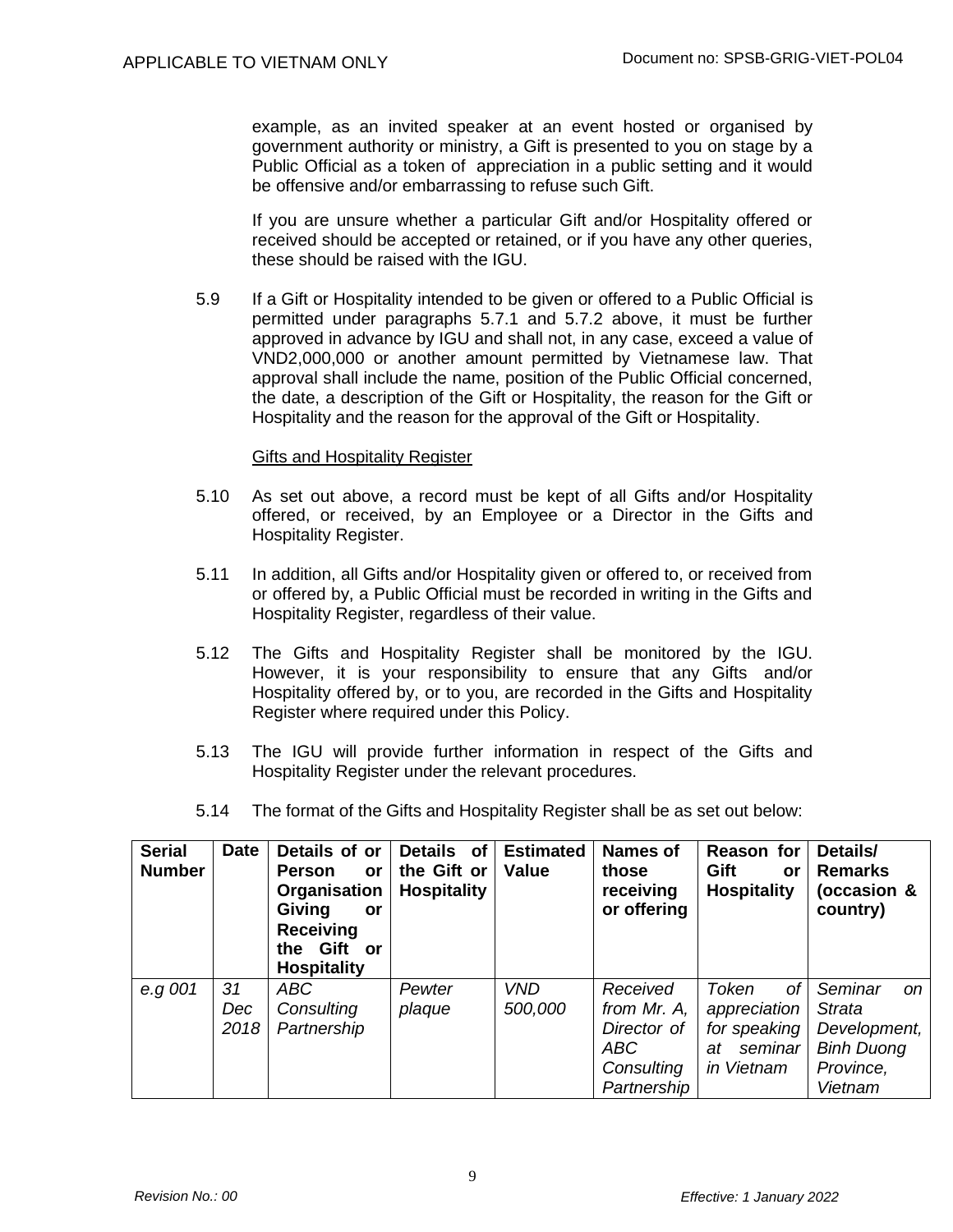## **PART III: YOUR RESPONSIBILITIES**

## **6. YOUR RESPONSIBILITIES**

- 6.1 You must ensure that you read, understand and comply with this Policy and the relevant standard operating procedures.
- 6.2 You are required to avoid any activity that might lead to, or give the perception of, a breach of this Policy.
- 6.3 You must not accept or provide Gifts and/or Hospitality if it will compromise your integrity, interfere with your assessment of product, pricing and performance by Third Parties or affect your professional judgment in discharging your full responsibilities to S P Setia (see our Code of Conduct and Business Ethics for further guidance).
- 6.4 You must check the applicable gifts and hospitality policy or its equivalent policy published online (if available) by the intended recipient's employer to ascertain the parameters of allowable Gifts and Hospitality.
- 6.5 Every Employee of S P Setia and Director must record all Gifts and Hospitality that are offered or received in the Gifts and Hospitality Register, as required by this Policy.
- 6.6 You must notify the IGU as soon as possible if you believe or suspect that a breach of this Policy has occurred, or may occur in the future.
- 6.7 You should be vigilant of the warning signs of Bribery when dealing with Gifts and Hospitality (referred to here as "red flags"), set out in Schedule 1 to this Policy.
- 6.8 The prevention, detection and reporting of Bribery are the responsibility of all those working for S P Setia or under S P Setia's control.
- 6.9 It is a disciplinary offence for you to not comply with the terms of this Policy.

## **7. HOW TO RAISE A CONCERN**

7.1 You must raise genuine concerns about any occurrence or genuine suspicion of misconduct or violation of this Policy at the earliest possible stage by reporting any such occurrence or suspicion immediately in writing to the IGU and/or the relevant Heads. Such reports may then be escalated by the IGU to the Risk Management Committee, and ultimately the Board of Directors, as appropriate and if permitted by law. If you are not comfortable doing so, please refer to the Whistleblowing Policy for more reporting options and detailed guidance in relation to protections available for whistleblowers.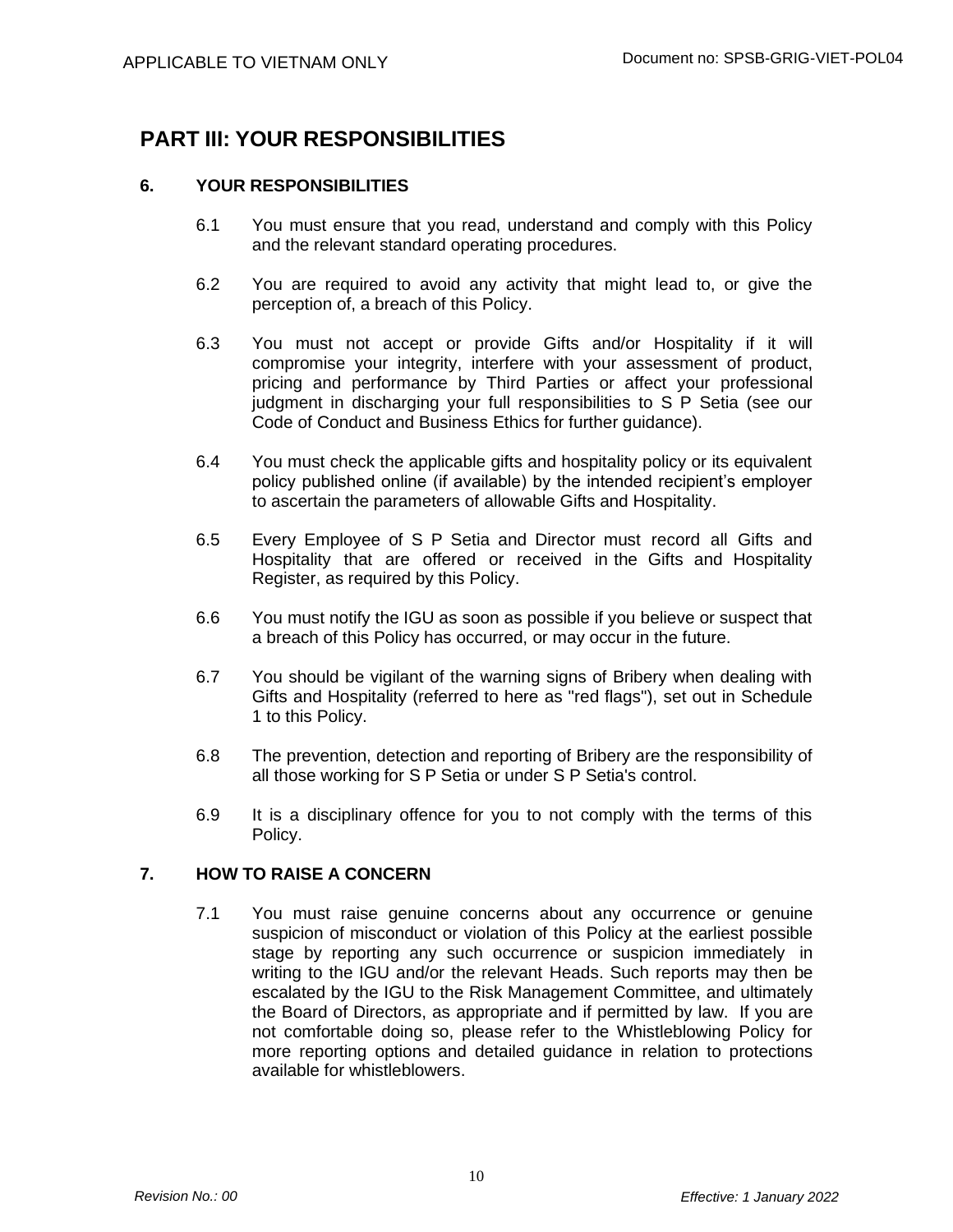- 7.2 If you are unsure whether a particular act involving Gifts and Hospitality constitutes Bribery, or if you have any other queries, these should be raised with the relevant Heads or the IGU.
- 7.3 Once you have reported a genuine suspicion or concern, the matter should not be discussed with any person other than those responsible for investigating it until otherwise notified.

This policy has been approved by the Board of Directors on 16 December 2021.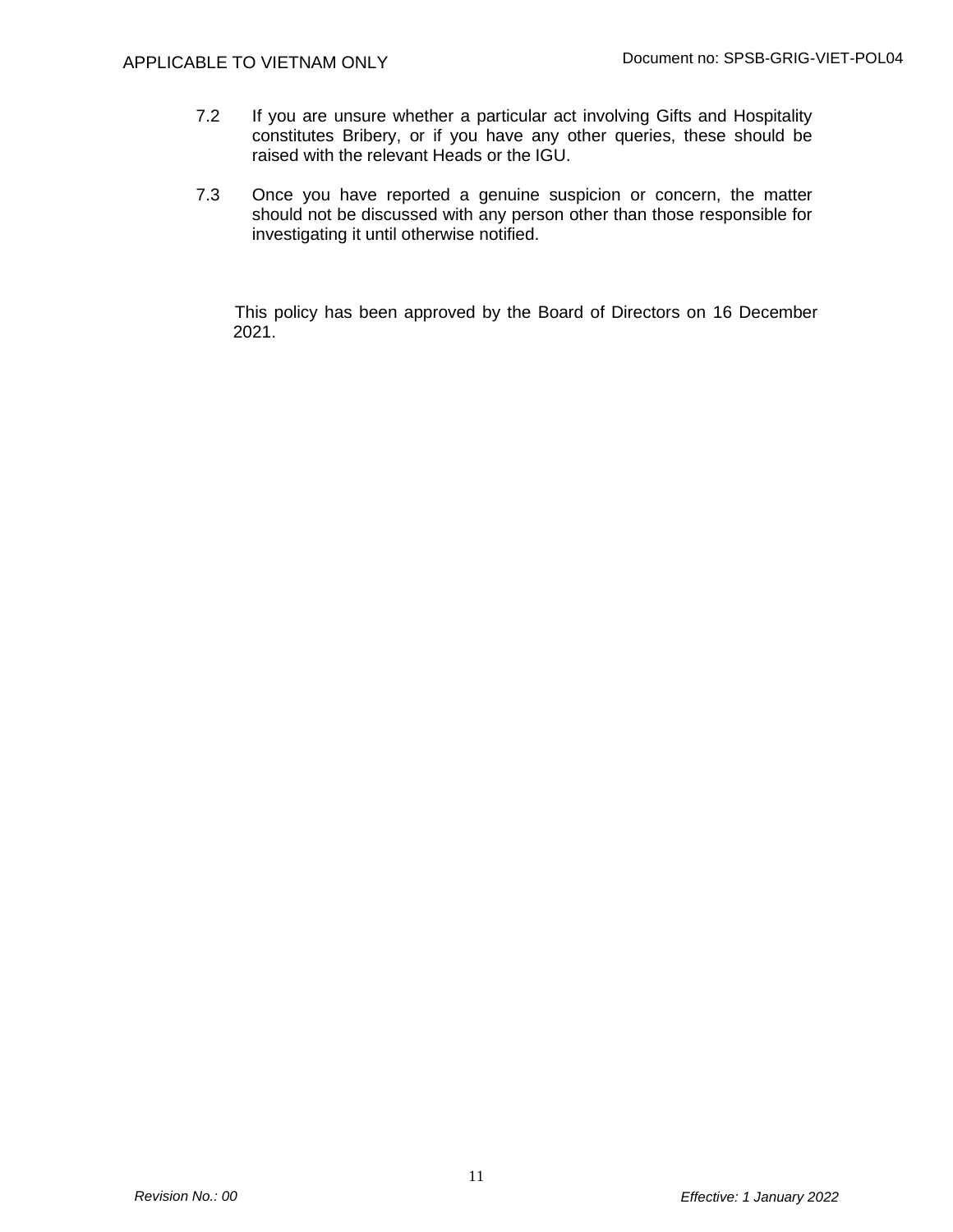### **SCHEDULE 1**

### **POTENTIAL RISK SCENARIOS: "RED FLAGS"**

The following is a list of possible red flags in relation to Gifts and Hospitality that may arise during the course of you working for S P Setia and which may raise concerns under anti-bribery and corruption laws. The list is not intended to be exhaustive and is for illustrative purposes only.

If you encounter any of these red flags while working for S P Setia, you must report them promptly to the relevant Heads or the IGU:

- a) You are asked to give or given a gift of cash or a cash equivalent such as vouchers that may be exchanged for goods such as electronics, air miles, gold, silver or bearer bonds.
- b) You are asked to give or given a very high value gift which exceeds the threshold set out in Schedule 2, Section A of this Policy by someone with whom you have a business relationship whilst working for S P Setia.
- c) You are asked to authorise or pay the travel or entertainment expenses for a Third Party /Public Official for no apparent business reason.
- d) You are asked to pay for entertainment at night clubs or the provision of sexual favours.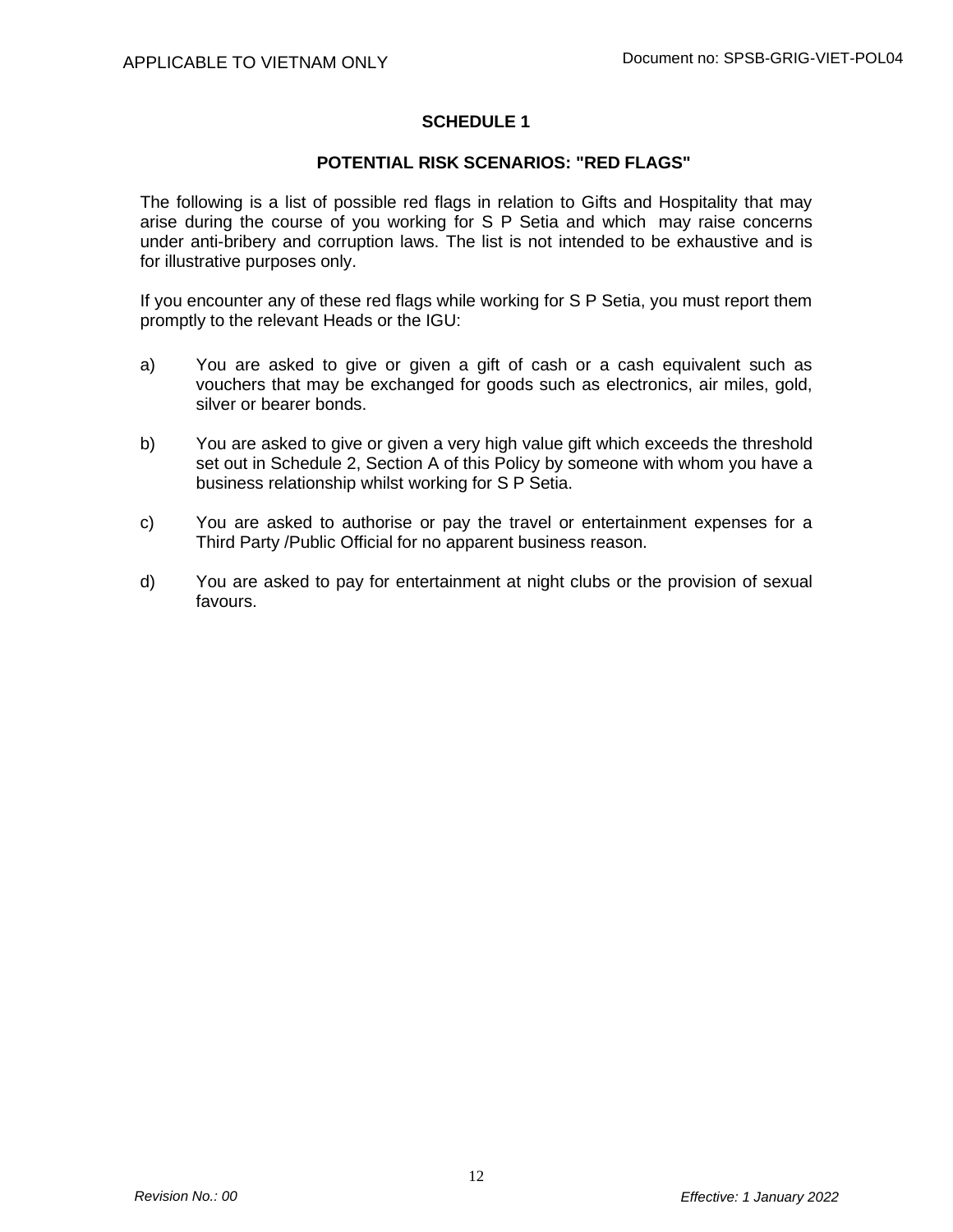### **SCHEDULE 2** ((APPLICABLE FOR NON - PUBLIC OFFICIALS)

## **SECTION A - PERMITTED GIFTS**

- 1. Corporate branded stationery or mementos such as plaques, pens, photo frames and calendars, bouquet of flowers, box of chocolates, fruit basket, commemorative books or other appropriate reading materials given or received as a token of appreciation which shall not exceed, in any case, VND2,000,000 per person (or its equivalent in value) or another amount permitted by Vietnamese law. For example:
	- (a) in relation to hosting or organising corporate or industry related events such as conferences, seminars, trade shows, presentations, talks or other events;
	- (b) as an invited speaker or panellist at a corporate or industry related events such as conferences, seminars, trade shows, presentations, talks or other events.
- 2. Promotional gifts such as t-shirts, pens, bags and other articles that are handed out by the hosts or organisers to all invitees or participants at corporate or industry related events such as conferences, seminars, trade shows, presentations, talks or other events which shall not exceed, in any case, VND2,000,000 (or its equivalent in value) or another amount permitted by Vietnamese law.
- 3. Gifts which are appropriate to the circumstances such as festive occasions, cultural tradition or local custom, and are considered reasonable within the local business community and permitted by local laws. Such Gifts shall not exceed, in any case, VND2,000,000 per person (or its equivalent in value) or another amount permitted by Vietnamese law approved in advance by the relevant Head.

## **SECTION B - PERMITTED HOSPITALITY**

1. Occasional dining and entertainment such as refreshments or meals offered or received in the course of business meetings or to foster good business relationships which is considered reasonable within the local business community. Such dining and entertainment must be within general ethical boundaries, not extravagant or unjustifiably expensive or overly frequent. Such Hospitality shall not exceed VND2,000,000 per person for that occasion (or its equivalent in value) or another amount permitted by Vietnamese law.

#### *Note : Please refer to Paragraphs 5.6 – 5.9 above for permitted Gifts & Hospitality for Public Officials*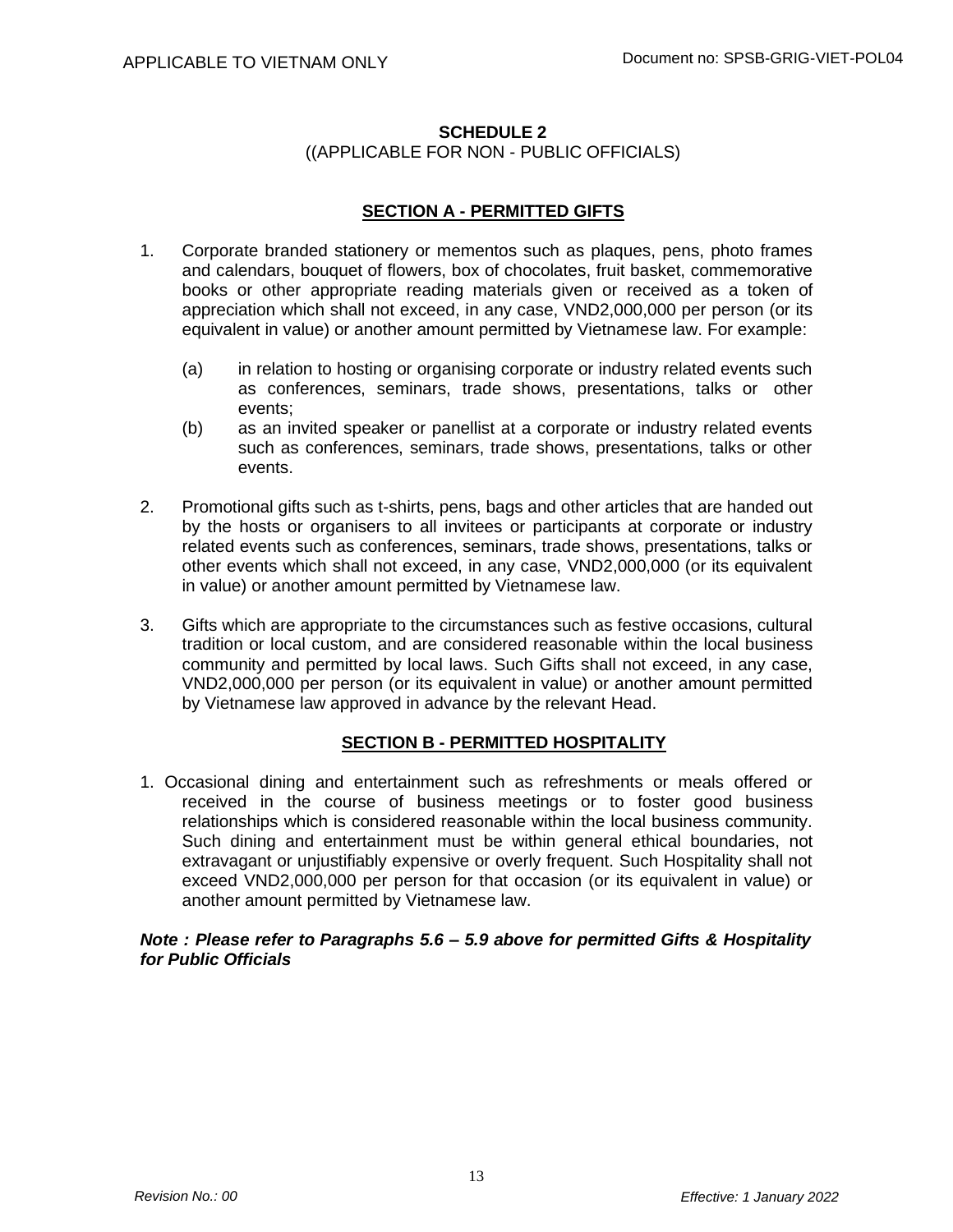

# **Chính sách Quà tặng và chiêu đãi**

*Chính sách này được viết bằng tiếng Việt và tiếng Anh. Cả hai phiên bản ngôn ngữ đều có giá trị như nhau. Trong trường hợp không có sự nhất quán giữa hai phiên bản được đề cập ở trên, phiên bản tiếng Anh sẽ được ưu tiên áp dụng trong việc xác định tinh thần, mục đích và ý nghĩa của Chính sách này.*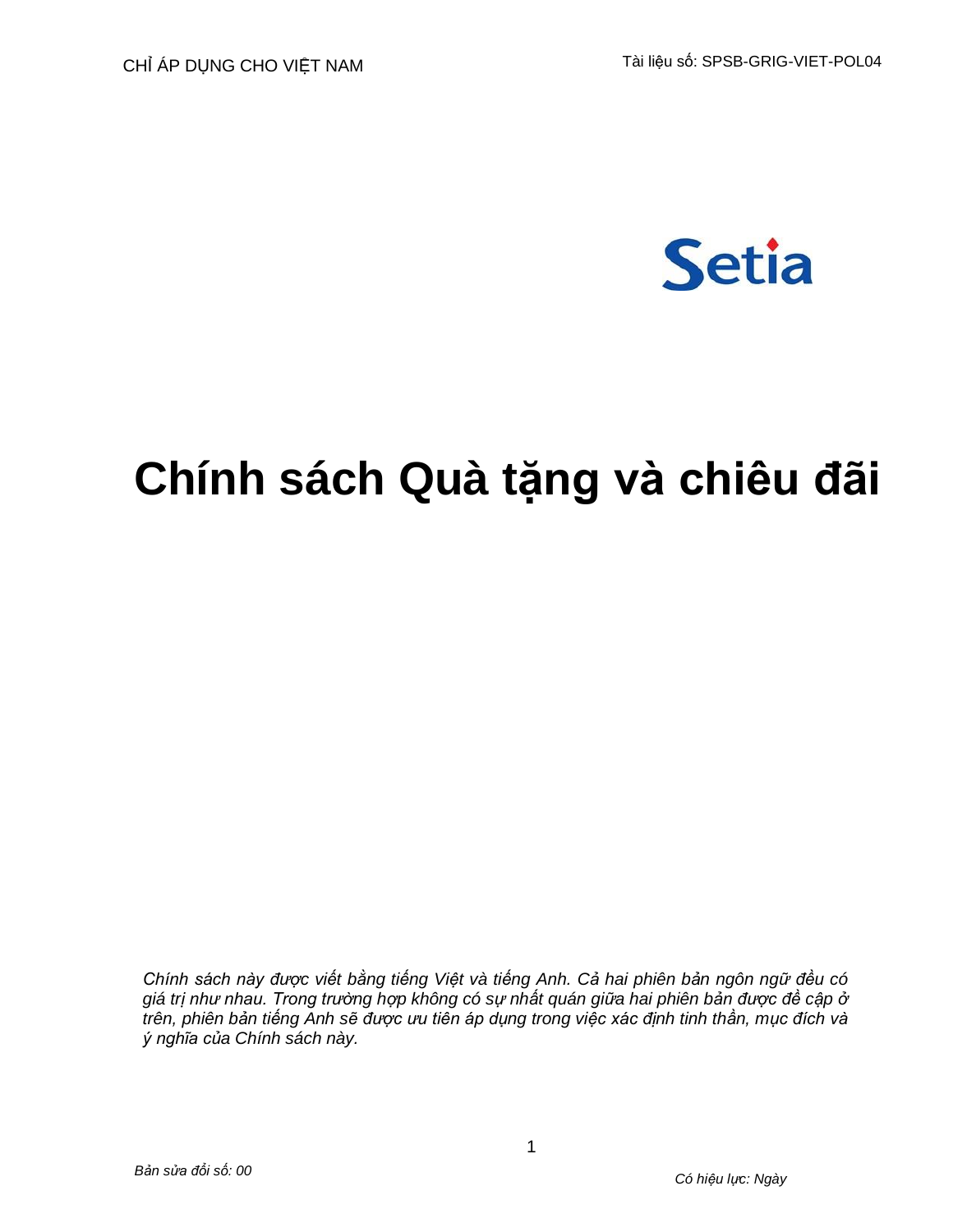# **PHẦN I: GIỚI THIỆU**

## **1. CHÍNH SÁCH QUÀ TẶNG VÀ CHIÊU ĐÃI CỦA S P SETIA**

- 1.1. Đạo đức, sự trung thực và tính liêm chính là nền móng trong phương thức kinh doanh của chúng ta.
- 1.2. Việc đưa và nhận quà tặng và chiêu đãi có giá trị hợp lý vì mục đích kinh doanh hợp pháp đóng góp một phần quan trọng vào việc xây dựng mối quan hệ kinh doanh. Tuy nhiên, quà tặng và chiêu đãi có thể bị lạm dụng và dẫn đến hối lộ và tham nhũng.
- 1.3. Nghiêm cấm các hành vi hối lộ và tham nhũng. Chúng tôi thi hành chính sách không khoan nhượng đối với tất cả các hình thức hối lộ và tham nhũng trong cả phạm vi S P Setia của chúng tôi và trong hoạt động của các đại lý, đối tác kinh doanh, nhà thầu, nhà cung cấp dịch vụ và các bên thứ ba khác của chúng tôi, cũng như các cá nhân có liên quan.
- 1.4. Mục đích của Chính sách này là:
	- 1.4.1. đặt ra trách nhiệm của chúng tôi và trách nhiệm của những cá nhân làm việc cho chúng tôi trong việc giám sát và giữ vững lập trường chống hối lộ và tham nhũng khi đưa và nhận quà tặng và chiêu đãi; và
	- 1.4.2. cung cấp thông tin và hướng dẫn cho các cá nhân làm việc cho chúng tôi về cách nhận biết các vấn đề hối lộ và tham nhũng khi đưa và nhận quà tặng và chiêu đãi, cũng như các quy trình cần thực hiện để giải quyết các vấn đề đó.
- 1.5. Chính sách này cần được đọc chung với Bộ quy tắc ứng xử và đạo đức trong kinh doanh của S P Setia, Chính sách Chống hối lộ và tham nhũng của S P Setia và Chính sách Quyên góp và tài trợ của S P Setia.

## **2. CÁC THUẬT NGỮ ĐƯỢC ĐỊNH NGHĨA**

- 2.1 **Hối lộ** là hành vi trực tiếp hoặc gián tiếp trao tặng, hứa hẹn, đề nghị, nhân, đồng ý nhân, yêu cầu hoặc chấp nhân bất kỳ lợi thế hoặc đồ vật có giá trị nào, cho hoặc từ bất kỳ cá nhân nào nhằm gây ảnh hưởng một cách tham nhũng hoặc không phù hợp đến việc thi hành nhiệm vụ của họ, hoặc tương tự để gây ảnh hưởng, bảo đảm hay trao lợi ích không chính đáng. Lợi thế có thể bao gồm các khoản vay, quà tặng, trò chơi giải trí, khoản quyên góp từ thiện, đề nghị tuyển dụng, vé máy bay, phiếu mua hàng, gói tài trợ, ưu đãi hoặc các lợi ích phi vật chất khác, ví dụ như đề nghị khen thưởng thông qua danh hiệu và giải thưởng; bầu cử, bổ nhiệm chức vụ; nâng điểm thi; hứa hẹn cho phép tốt nghiệp, ghi danh vào trường, dự thi, tham gia biểu diễn ở nước ngoài; hối lộ tình dục.
- 2.2 **Giám đốc** nghĩa là một Giám đốc được bổ nhiệm vào Hội đồng quản trị của S P Setia và chỉ hiện diện trong phạm vi Việt Nam, Giám đốc bao gồm (i) thành viên hội đồng thành viên nếu S P Setia xuất hiện tại Việt Nam dưới hình thức công ty trách nhiệm hữu hạn hoặc (ii) thành viên hội

2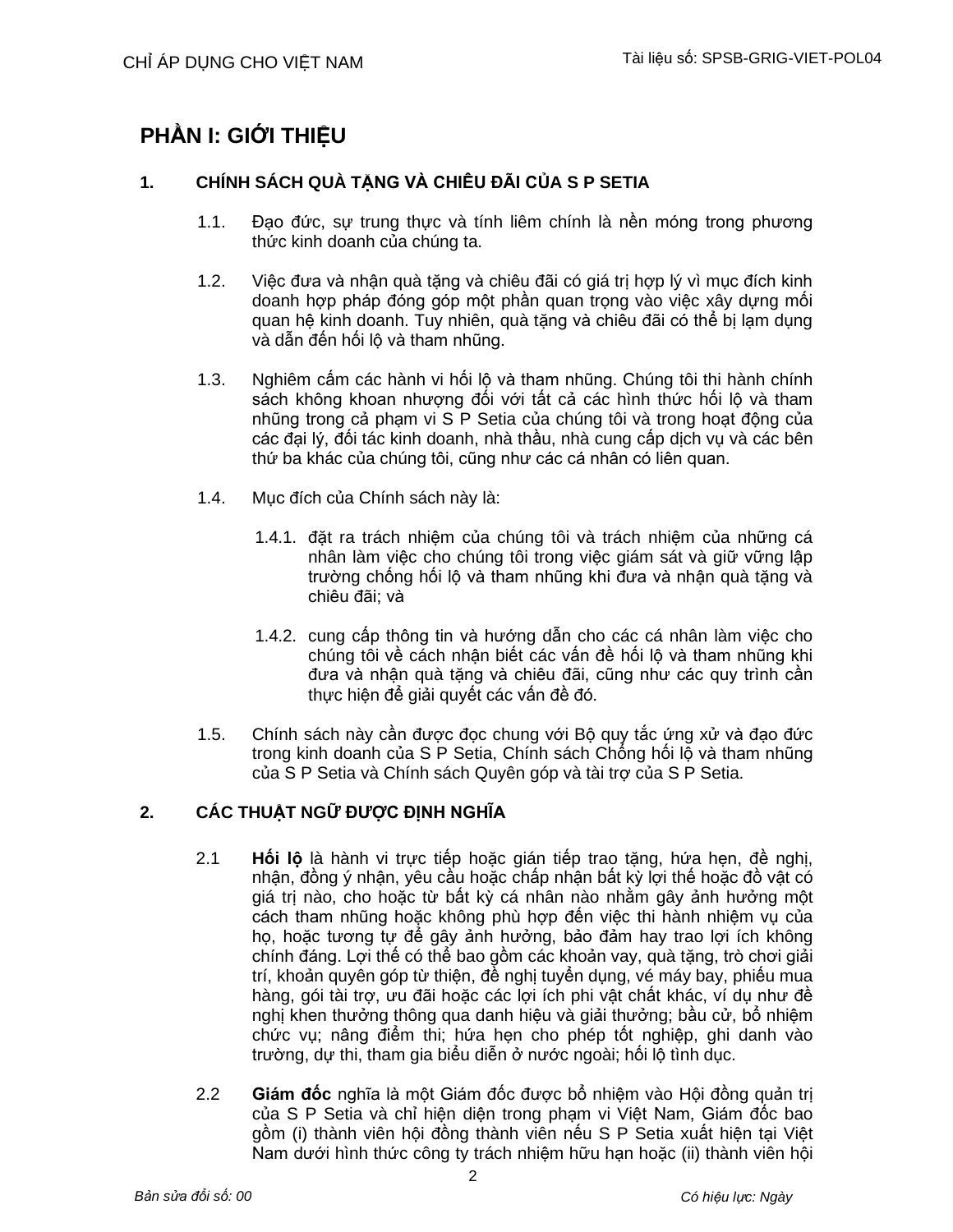đồng quản trị hoặc thành viên ban điều hành nếu S P Setia xuất hiện tại Việt Nam dưới hình thức công ty cổ phần, hoặc (iii) giám đốc hoặc tổng giám đốc do S P Setia chỉ định làm chủ sở hữu duy nhất, hoặc do hội đồng thành viên hoặc hội đồng quản trị của tổ chức chỉ định nếu S P Setia xuất hiện tại Việt Nam dưới hình thức tương ứng là công ty trách nhiệm hữu hạn hoặc công ty cổ phần.

- 2.3 **Nhân viên** nghĩa là bất kỳ cá nhân nào làm việc ở bất kỳ cấp độ nào dưới sự quản lý, vận hành và giám sát của S P Setia, không phân biệt tên thỏa thuận giữa các bên, bao gồm cán bộ, quản lý cấp cao, thực tập sinh, nhân viên được biệt phái, nhân viên đại lý của S P Setia, dù ký hợp đồng lao động toàn thời gian, lao động bán thời gian, lao động cố định, lao động có thời hạn hay lao động tạm thời.
- 2.4 **Quà tặng** là bất kỳ thứ gì có giá trị (chẳng hạn như tiền mặt hoặc phiếu mua hàng tương đương tiền mặt, hàng hóa, dịch vụ, khoản vay, vé và giải thưởng) được trao cho (i) bất kỳ cá nhân hoặc tổ chức nào mà không mong đợi đổi lại bất kỳ thứ gì hoặc không có ý định gây ảnh hưởng khiến cá nhân đó có hành động không phù hợp; hoặc (ii) một Công chức mà không mong đợi đổi lại bất kỳ thứ gì hoặc không có ý định ảnh hưởng khiến Công chức đó có hành động không phù hợp hoặc không liên quan đến các công việc do Công chức đó xử lý hoặc thuộc quyền quản lý của Công chức đó.
- 2.5 **Sổ đăng ký quà tặng và chiêu đãi** là sổ đăng ký được IGU thực hiện và duy trì vì mục đích của Chính sách này.
- 2.6 **Trưởng bộ phận**, khi liên quan đến một Nhân viên, nghĩa là người đứng đầu bộ phận, người đứng đầu đơn vị kinh doanh, Giám đốc, Tổng giám đốc, và nếu bối cảnh yêu cầu, là Tổng giám đốc bộ phận, các Phó chủ tịch điều hành, Phó chủ tịch điều hành cấp cao, Giám đốc Khối vận hành hoặc Giám đốc điều hành, Giám đốc Khối vận hành của S P Setia hoặc Giám đốc điều hành của S P Setia trong trách nhiệm báo cáo của Nhân viên.
- 2.7 **Chiêu đãi** bao gồm những lợi ích sau đây, có thể được trao cho bất kỳ cá nhân hoặc tổ chức nào bao gồm các thành viên gia đình và đối tác kinh doanh của họ:
	- 2.7.1 giải trí (chẳng hạn như các hoạt động chơi golf, vé xem các sự kiện thể thao, v.v.);
	- 2.7.2 bữa ăn và đồ uống; và
	- 2.7.3 đi lại và/hoặc lưu trú (có hoặc không đi kèm với các hội nghị, hội thảo, chuyến tham quan học tập hoặc các lợi ích khác).
- 2.8 **Đơn vị Quản trị và Liêm chính hoặc IGU** nghĩa là đơn vị phụ trách quản trị và liêm chính của S P Setia và những chi tiết khác về việc thành lập đơn vị này được quy định trong Chính sách Tố giác.
- 2.9 **Đơn vị/Bộ phận hành chính văn phòng** nghĩa là đơn vị/bộ phận hành chính văn phòng của nhóm công ty tương ứng trong S P Setia có trách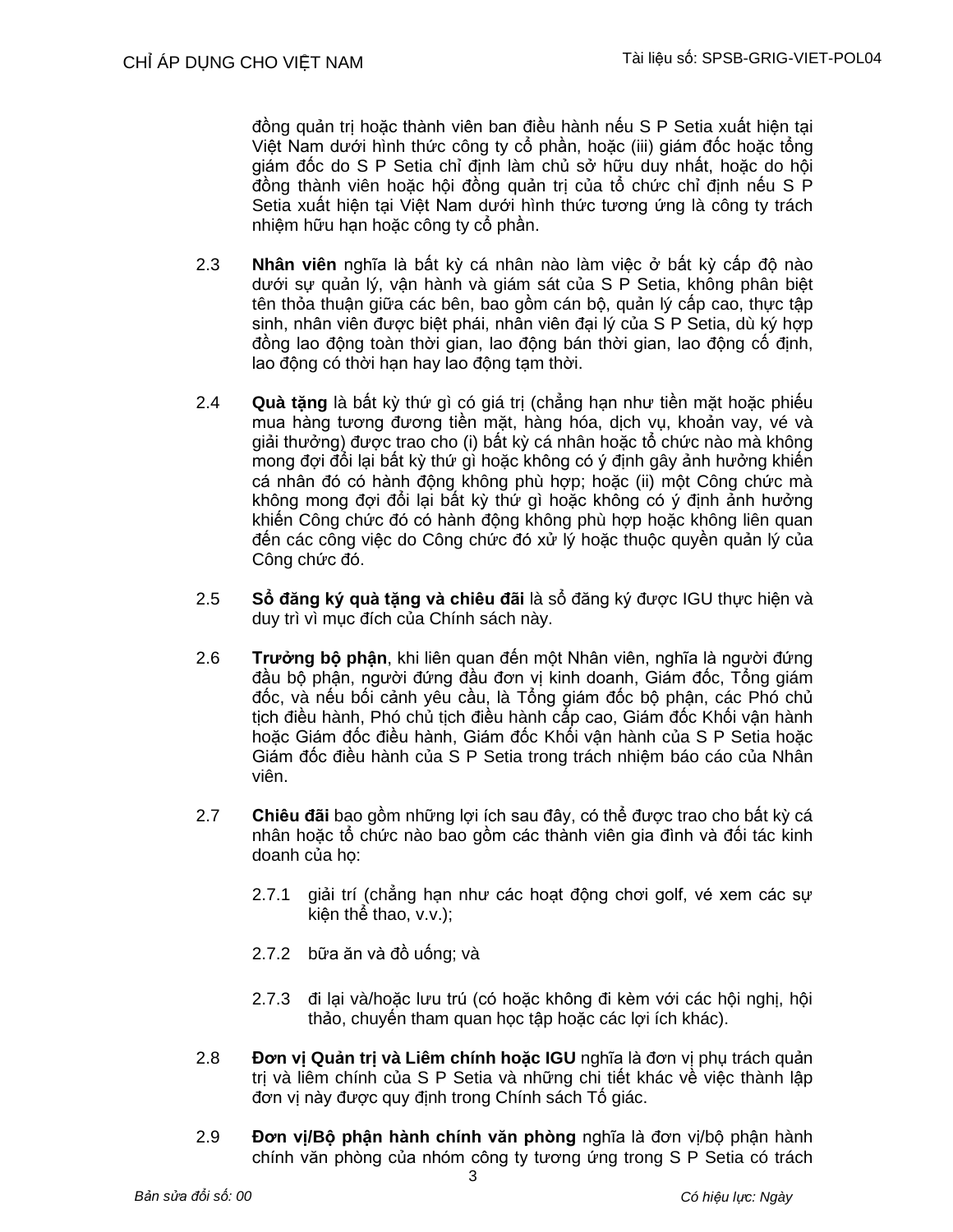nhiệm chính và hằng ngày là giám sát các chức năng hành chính văn phòng của các công ty tương ứng.

- 2.10 **Công chức** nghĩa là một cá nhân: (i) giữ vị trí trong bộ phận lập pháp, hành chính hoặc tư pháp dưới bất kỳ hình thức nào; hoặc (ii) thực thi công vụ hoặc thực hiện các hoạt động công cộng cho hay thay mặt cho một quốc gia hoặc vùng lãnh thổ (hoặc phân khu của những quốc gia hoặc vùng lãnh thổ này) hoặc cho bất kỳ cơ quan công quyền hoặc doanh nghiệp công nào (bao gồm các công ty và doanh nghiệp liên kết với chính phủ và các công ty và doanh nghiệp thuộc sở hữu nhà nước hoặc do nhà nước kiểm soát); hoặc (iii) là quan chức hoặc đại diện của một tổ chức quốc tế công (chẳng hạn như Liên Hợp Quốc hoặc cơ quan tương tự).
- 2.11 **S P Setia** nghĩa là S P Setia Berhad và các công ty con của S P Setia Berhad và bất kỳ tổ chức kinh doanh nào được S P Setia Berhad trực tiếp hoặc gián tiếp (i) sở hữu toàn bộ hoặc đa số; hoặc (ii) kiểm soát; hoặc (iii) chịu sự quản lý của S P Setia Berhad, thông tin chi tiết có tại: https:/[/www.spsetia.com/en-us/corporate/business-performance/investor](http://www.spsetia.com/en-us/corporate/business-performance/investor-)relations.
- 2.12 **Bên thứ ba/Các bên thứ ba** bao gồm tất cả các cá nhân tại bất kỳ thời điểm nào thực hiện (hoặc có ý định thực hiện) các dịch vụ cho hoặc thay mặt cho bất kỳ pháp nhân nào trong S P Setia, bao gồm mọi pháp nhân được thuê (theo hợp đồng hoặc theo cách khác) hoặc được thanh toán để đại diện cho bất kỳ thực thể nào trong S P Setia như nhà cung cấp, nhà phân phối, đối tác kinh doanh, đại lý, đại diện, bên trung gian, bên môi giới, người giới thiệu, nhà tài trợ, nhà tư vấn, nhà thầu, cố vấn và các Công chức tiềm năng.

## **3. NHỮNG CÁ NHÂN NÀO LÀ ĐỐI TƯỢNG CỦA CHÍNH SÁCH?**

- 3.1 Chính sách này áp dụng cho tất cả Nhân viên, Giám đốc và Bên thứ ba ở mọi địa điểm.
- 3.2 Như một phần trong nhiệm vụ thông thường, Nhân viên, Giám đốc và các Bên thứ ba được yêu cầu thực hiện những công việc sau:
	- 3.2.1 tự làm quen và tuân thủ Chính sách này cũng như các chính sách liên quan do S P Setia ban hành, sửa đổi theo thời gian;
	- 3.2.2 tham gia mọi khóa đào tạo hoặc cuộc họp liên quan do S P Setia cung cấp; và
	- 3.2.3 báo cáo ngay lập tức các trường hợp Quà tặng và Chiêu đãi là hành vi hối lộ đã diễn ra trong thực tế hoặc nghi ngờ, các cáo buộc về hành vi đó do Bên thứ ba, Công chức hoặc Nhân viên hoặc Giám đốc thực hiện, hoặc các hành vi vi phạm các chính sách và thủ tục liên quan mà họ nhân thức được theo Chính sách Tố giác.
	- 3.2.4 Trong Chính sách này, bất cứ khi nào nhắc đến "bạn" hoặc "của bạn" đều mang ý nghĩa là bất kỳ cá nhân nào là đối tượng áp đặt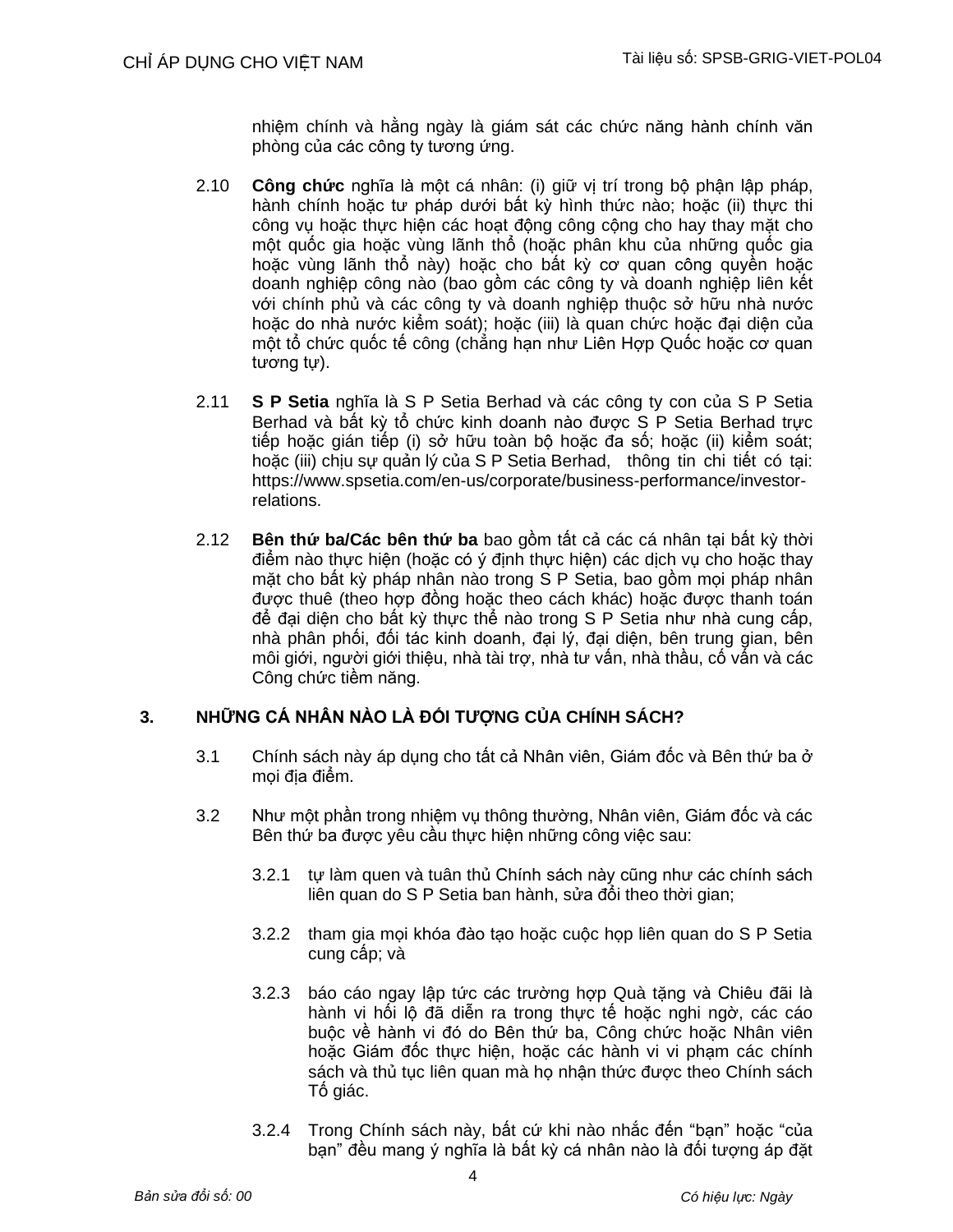của Chính sách này.

## **4. AI CHỊU TRÁCH NHIỆM VỀ CHÍNH SÁCH NÀY?**

- 4.1 Hội đồng quản trị chịu trách nhiệm chung trong việc đảm bảo Chính sách này tuân thủ các nghĩa vụ pháp lý và đạo đức của S P Setia.
- 4.2 Đơn vị Quản trị và Liêm chính (**IGU**) chịu trách nhiệm chính và thường nhật trong việc thực hiện và giám sát Chính sách này, cũng như giám sát mục đích sử dụng và hiệu quả của Chính sách. IGU sẽ thường xuyên báo cáo cho Ủy ban Quản lý Rủi ro và cao nhất là Hội đồng quản trị về việc thực hiện và hiệu quả của Chính sách này.
- 4.3 Giám đốc Bộ phận Rủi ro, Liêm chính và Quản trị (**CRIGO**) chịu trách nhiệm xem xét tính đầy đủ của Chính sách này và thường xuyên báo cáo về việc thực hiện Chính sách kèm theo các vấn đề phát sinh khi thực hiện chính sách cho Ủy ban Quản lý Rủi ro và cuối cùng là cho Hội đồng quản trị của S P Setia, trên cơ sở xem xét những phát triển có liên quan và các luật quốc tế cũng như tiêu chuẩn ngành đang liên tục biến đổi.
- 4.4 Mọi Nhân viên, Giám đốc của S P Setia và Bên thứ ba đại diện cho S P Setia có trách nhiệm hiểu Chính sách này. Tất cả các câu hỏi liên quan đến việc diễn giải Chính sách này, cũng như thời điểm và cách thức áp dụng các quy tắc Chính sách trong bất kỳ tình huống nhất định nào phải được chuyển đến IGU.
- 4.5 Các cấp quản lý có trách nhiệm đảm bảo những người báo cáo cho mình nhận thức và hiểu được Chính sách này, cũng như được đào tạo đầy đủ và thường xuyên về Chính sách. Bản chất và tần suất đào tạo sẽ khác nhau tùy theo vai trò của cá nhân và khả năng cá nhân đó hoặc tổ chức sẽ đưa và nhận Quà tặng và Chiêu đãi. Tất cả Nhân viên và Giám đốc phải đảm bảo hoàn thành mọi khóa đào tạo cần tham gia theo chỉ đạo của Hội đồng quản trị và ban quản lý của S P Setia, tùy từng thời điểm.

## **PHẦN II: QUÀ TẶNG VÀ CHIÊU ĐÃI**

## **5. QUÀ TẶNG VÀ CHIÊU**

## **ĐÃI QUÀ TẶNG**

5.1 Nguyên tắc chung được áp dụng là mọi Nhân viên, Giám đốc và Bên thứ ba đều bị cấm đưa và nhận Quà tặng dưới bất kỳ hình thức nào trừ khi được phép theo Phần A, Phụ lục 2 của Chính sách này. Việc cấm đưa và nhận Quà tặng này áp dụng cho cả thành viên trong gia đình (bao gồm vợ/chồng, bố mẹ (ruột và nuôi), con cái (ruột và nuôi), anh chị em ruột, con rể, con dâu, anh em rể, chị em dâu và anh chị em ruột của vợ/chồng), đại diện và/hoặc đối tác kinh doanh của Nhân viên, Giám đốc và Bên thứ ba.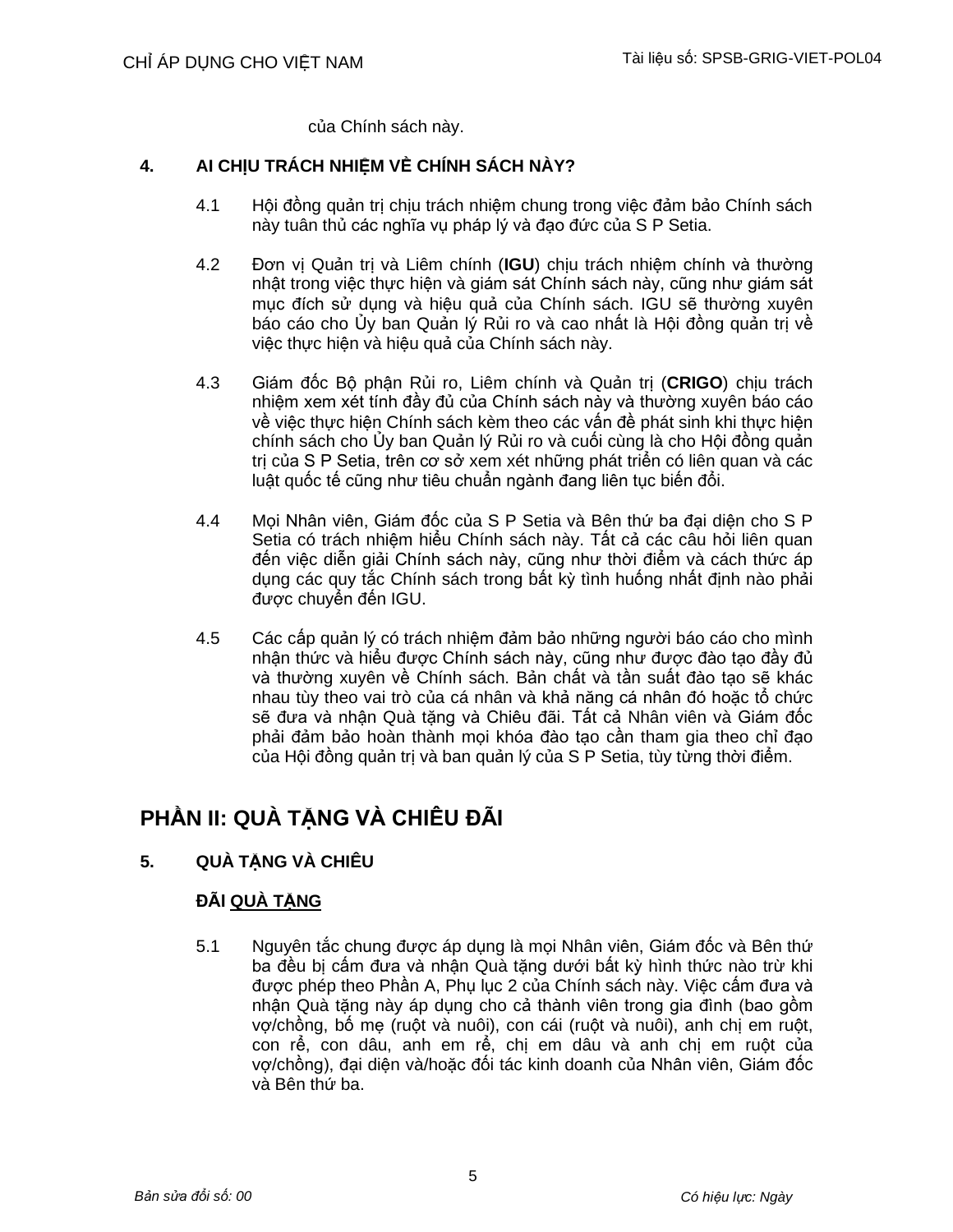## **CHIÊU ĐÃI**

5.2 Nguyên tắc chung được áp dụng là mọi Nhân viên, Giám đốc và Bên thứ ba đều bị cấm tặng và nhận Chiêu đãi dưới bất kỳ hình thức nào trừ khi được phép theo Phần B, Phụ lục 2 của Chính sách này. Việc cấm cung cấp và nhận Chiêu đãi này áp dụng cho cả thành viên trong gia đình (bao gồm vợ/chồng, bố mẹ (ruột và nuôi), con cái (ruột và nuôi), anh chị em ruột, con rể, con dâu, anh em rể, chị em dâu và anh chị em ruột của vợ/chồng), đại diện và/hoặc đối tác kinh doanh của Nhân viên, Giám đốc và Bên thứ ba.

## Từ chối quà tặng và chiêu đãi

- 5.3 Nếu bạn được đề nghị hoặc nhận được Quà tặng và Chiêu đãi không được Chính sách này cho phép, bạn phải:
	- 5.3.1. lịch sự từ chối và giải thích về Chính sách Quà tặng và chiêu đãi của S P Setia;
	- 5.3.2 trả lại Quà tặng hoặc Chiêu đãi đã nhận cho người gửi, nếu có thể;
	- 5.3.3 nếu việc trả lại Quà tặng hoặc từ chối Chiêu đãi sẽ gây khó chịu hoặc xấu hổ cho người gửi hoặc S P Setia, hãy ghi lại việc nhận Quà tặng hoặc Chiêu đãi trong Sổ đăng ký quà tặng và chiêu đãi và chuyển Quà tặng hoặc Chiêu đãi, nếu có thể, cho Đơn vị/Bộ phận hành chính văn phòng.

Sau khi nhận được Quà tặng và/hoặc Chiêu đãi đó, Đơn vị/Bộ phận hành chính văn phòng sẽ sắp xếp quyên tặng Quà tặng hoặc Chiêu đãi cho một tổ chức từ thiện dựa trên các mục tiêu được xác định trong Chính sách Quyên góp và tài trợ của S P Setia và sẽ tiếp tục lưu sổ đăng ký về các khoản quyên góp mà Đơn vị/Bộ phận hành chính văn phòng đã đóng góp.

## Ủy quyền của Trưởng bộ phận liên quan

- 5.4 Việc đưa hoặc nhận Quà tặng và Chiêu đãi sẽ chỉ được cho phép bởi Trưởng bộ phận liên quan nếu Quà tặng hoặc Chiêu đãi được cho phép theo Điều 5.1 và 5.2 của Chính sách này và:
	- 5.4.1 không được đưa hoặc nhận với ý định gây ảnh hưởng đến bất kỳ cá nhân nào theo các không phù hợp hoặc cách khác nhằm đạt được hoặc duy trì hoạt động kinh doanh hay lợi thế kinh doanh, hoặc tặng thưởng không đúng cách cho việc cung cấp hoặc duy trì hoạt động kinh doanh hay lợi thế kinh doanh;
	- 5.4.2 khi tặng quà/chiêu đãi phải dùng danh nghĩa của S P Setia, chứ không phải danh nghĩa cá nhân;
	- 5.4.3 có giá trị tương đối nhỏ và tần suất trao hoặc nhận vào thời điểm thích hợp (có tính đến lý do quà tăng).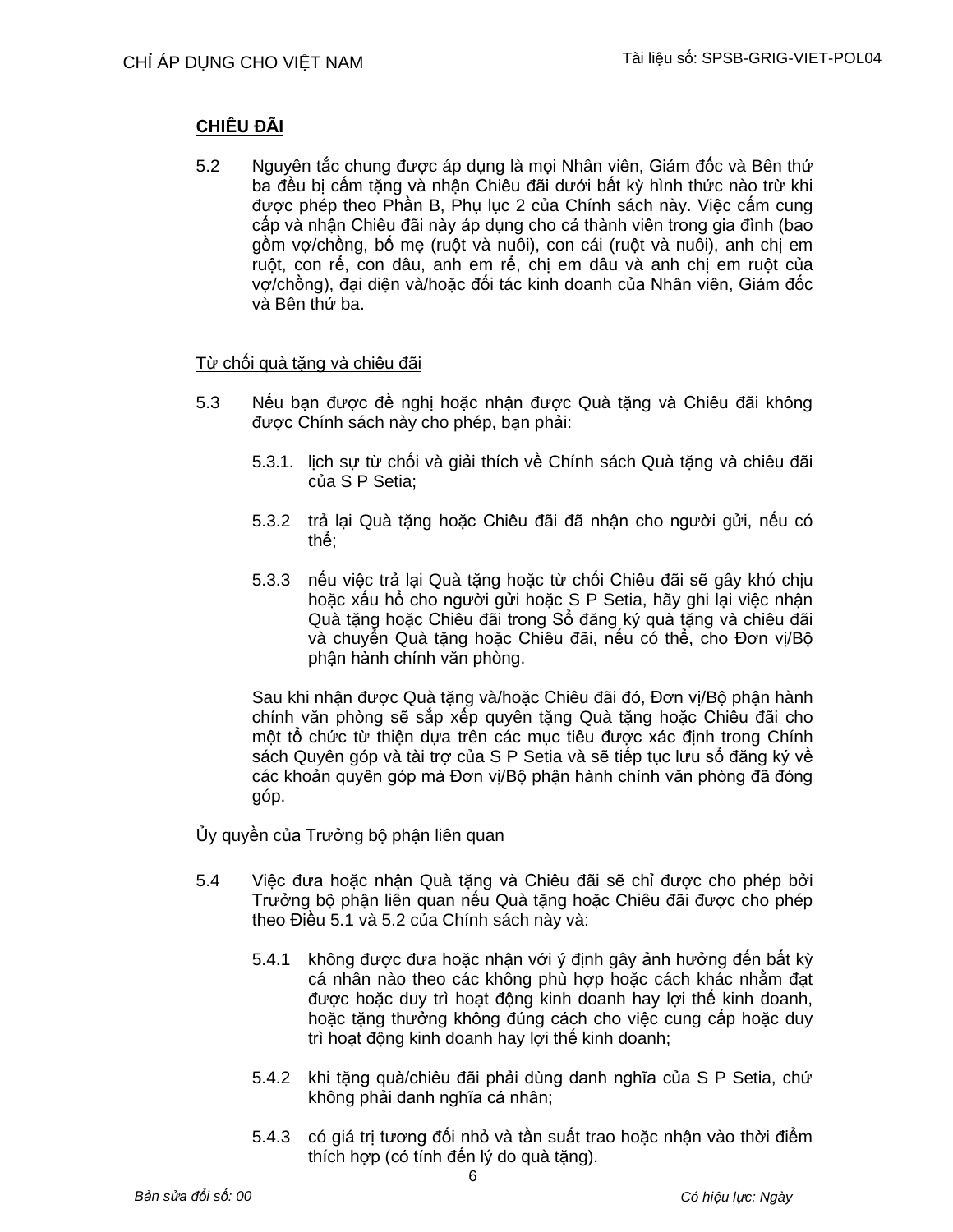5.4.4 có liên quan hợp lý và hợp pháp đến bản chất của mối quan hệ kinh doanh và được trao hoặc nhận một cách công khai, không bí mật.

### Quà tăng và chiêu đãi không phù hợp

- 5.5 Ví dụ về Quà tặng hoặc Chiêu đãi không phù hợp được đề cập trong các tình huống sau:
	- 5.5.1 có ý định tham nhũng khi tặng, hứa tặng hoặc có ý định hoặc hứa hẹn cung cấp Quà tặng hoặc Chiêu đãi với mong muốn hoặc hy vọng sẽ nhận được hoặc duy trì hoạt động kinh doanh hoặc lợi thế kinh doanh hoặc để thưởng cho một hoạt động kinh doanh mới được nhận hoặc một lợi thế kinh doanh đã được cung cấp;
	- 5.5.2 có ý định tặng, hứa tặng, hoặc có ý định hoặc hứa hẹn cung cấp Quà tặng hoặc Chiêu đãi cho một Công chức, đại lý hoặc người đại diện để "bôi trơn" hoặc đẩy nhanh một thủ tục thông thường (chẳng hạn như giấy phép của chính phủ, phê duyệt, giấy chấp thuận, v.v.);
	- 5.5.3 có ý định nhận Quà tặng hoặc Chiêu đãi từ Bên thứ ba mà bạn biết rõ hoặc nghi ngờ được tặng với kỳ vọng sẽ nhận được lợi thế hoặc có ý định đổi lấy lợi thế kinh doanh cho Bên thứ ba đó;
	- 5.5.4 có ý định tham gia bất kỳ hoạt động nào có thể dẫn đến vi phạm Chính sách này hoặc bất kỳ chính sách nào khác của S P Setia;
	- 5.5.5 việc đưa hoặc nhận Quà tặng hoặc Chiêu đãi là hành vi bất hợp pháp theo luật pháp địa phương;
	- 5.5.6 Quà tặng hoặc Chiêu đãi được cung cấp cho hoặc bởi các bên đang tham gia quy trình đấu thầu hoặc bỏ thầu cạnh tranh;
	- 5.5.7 Quà tặng được đưa hoặc nhận bằng tiền mặt hoặc một vật tương đương tiền mặt (chẳng hạn như phiếu quà tặng, thẻ hoặc phiếu tiền mặt, vàng hoặc trái phiếu vô danh); và/hoặc
	- 5.5.8 Quà tặng và Chiêu đãi quá thường xuyên, chẳng hạn như vé xem các sự kiện thể thao đắt đỏ hằng tuần hoặc các sự kiện khác không tương xứng hoặc có vẻ không phù hợp vì lý do kinh doanh chính đáng. Quà tặng và Chiêu đãi không được tặng cho hoặc nhận từ một cá nhân đã được tặng hoặc nhận những lợi ích đó nhiều hơn ba lần trong vòng 12 tháng.

## CÔNG CHỨC

5.6 Tất cả Nhân viên, Giám đốc và Bên thứ ba bị cấm đưa và nhận Quà tặng và/hoặc Chiêu đãi dưới bất kỳ hình thức nào cho hoặc từ Công chức trừ khi được chính sách này cho phép hoặc được quy định khác theo luật hiện hành. Việc cấm đưa và nhận Quà tặng và/hoặc Chiêu đãi này áp dụng cho cả thành viên trong gia đình (bao gồm vợ/chồng, bố mẹ (ruột và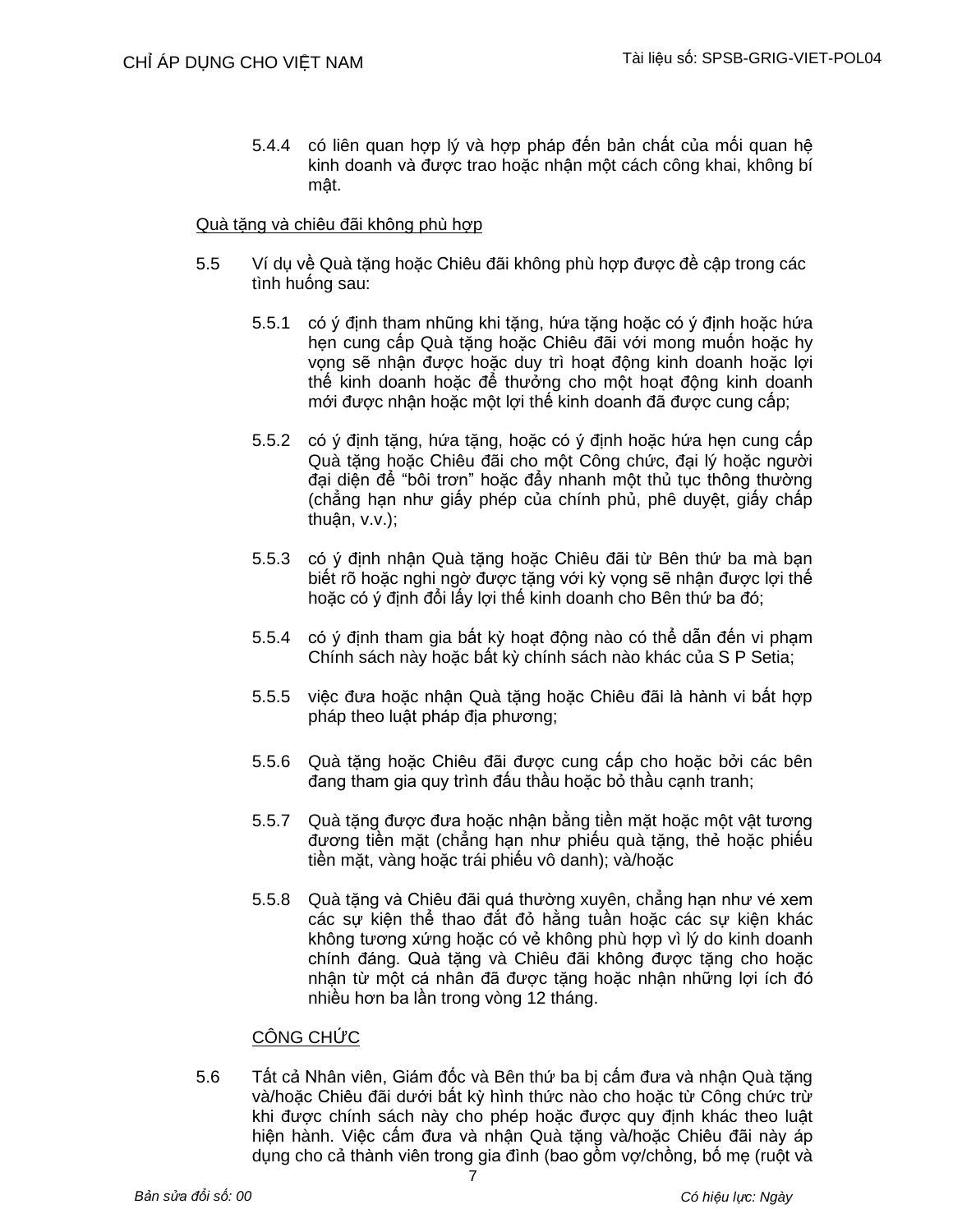nuôi), con cái (ruột và nuôi), anh chị em ruột, con rể, con dâu, anh em rể, chị em dâu và anh chị em ruột của vợ/chồng), đại diện và/hoặc đối tác kinh doanh của Nhân viên và Giám đốc.

- 5.7 Tuy nhiên, tùy theo từng tình huống và mục đích, bạn có thể đề nghị hoặc tặng Quà hoặc Chiêu đãi theo trường hợp ngoại lệ, theo đó Quà tặng hoặc Chiêu đãi:
	- 5.7.1 **tư cách cá nhân:** được tặng cho Công chức ngoài bối cảnh thực hiện nhiệm vụ công của công chức đó và Công chức đó không có giao dịch chính thức ở hiện tại hoặc tương lai có thể ảnh hưởng đến lợi ích hoặc quyền lợi của S P Setia. Ví dụ, bạn được mời với tư cách cá nhân đến tham dự một đám cưới hoặc một dịp lễ hội (Tết Nguyên đán, Trung thu, v.v.) do một Công chức chủ trì, cũng với tư cách cá nhân, thì việc tặng quà/chiêu đãi là phù hợp. Quà tặng có thể bao gồm bó hoa, hộp sôcôla, trái cây, bánh ngọt hoặc các đồ dễ hỏng khác. Trong mọi trường hợp, giá trị Quà tăng hoặc Chiêu đãi không được vượt quá 2.000.000 VNĐ hoặc một số tiền khác được phép theo pháp luật Việt Nam.
	- 5.7.2 **công vụ:** với điều kiện là việc tặng quà/chiêu đãi không vi phạm bất kỳ nguyên tắc hoặc luật nào áp dụng cho Công chức, quà tặng/chiêu đãi, trong mọi trường hợp, có giá trị không vượt quá 2.000.000VNĐ (86 USD) hoặc một số tiền khác được phép theo pháp luật Việt Nam được trao cho Công chức để thể hiện sự tri ân trong quá trình thực thi công vụ ở nơi Công chức đó đang điều hành hoặc tham dự một sự kiện, buổi lễ hoặc các chức năng khác do S P Setia chủ trì hoặc tổ chức. Ví dụ:
		- (i) trong số những người được mời và nhân viên khác, một Công chức đã được mời đến điều hành một buổi lễ khai trương do S P Setia tổ chức về việc mở một tuyến đường cao tốc công cộng do S P Setia xây dựng thông qua dự án phát triển của công ty cũng nhằm giảm bớt tắc nghẽn giao thông và phục vụ cộng đồng rộng lớn hơn xung quanh;
		- (ii) trong số những người được mời và nhân viên khác, một Công chức đã được mời phát biểu tại một diễn đàn nâng cao nhận thức rủi ro do S P Setia tổ chức;

và lễ khai mạc, diễn đàn và Quà tặng & Chiêu đãi được cung cấp không nhằm mục đích liên quan đến bất kỳ công việc hoặc vấn đề nào (i) do Công chức xử lý hoặc (ii) chịu sự quản lý của người đó hoặc (iii) cho mục đích thuyết phục hoặc gây ảnh hưởng đến bất kỳ hành động hoặc quyết định nào của Công chức trong quá trình thực thi công vụ.

Quà tặng, nếu được phép, có thể bao gồm văn phòng phẩm có gắn nhãn hiệu công ty như bảng kỷ niệm, bút, khung ảnh và lịch, bó hoa, hộp sôcôla, giỏ trái cây, sách kỷ niệm hoặc các tài liệu đọc thích hợp khác, và dịch vụ Chiêu đãi có thể bao gồm bữa trưa, trà hoặc đồ giải khát khác được cung cấp cho những người được mời tham dự sự kiện, buổi lễ hoặc họp mặt.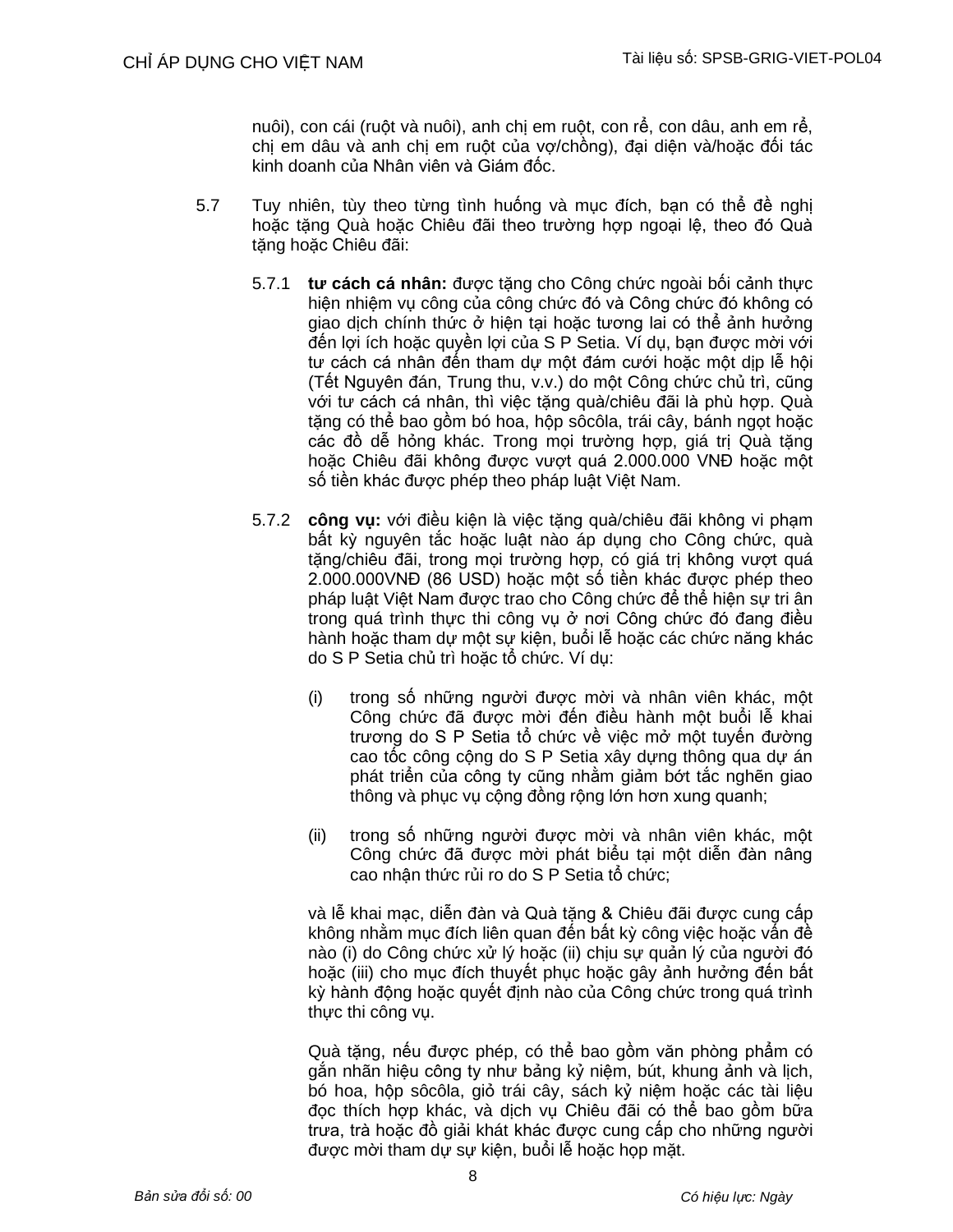**Quà tặng hoặc Chiêu đãi hoàn toàn bị cấm nếu Quà tặng & Chiêu đãi được cung cấp vì nhằm mục đích liên quan đến bất kỳ công việc hoặc vấn đề nào (i) do Công chức xử lý hoặc (ii) chịu sự quản lý của người đó hoặc (iii) cho mục đích thuyết phục hoặc gây ảnh hưởng đến bất kỳ hành động hoặc quyết định nào của Công chức trong quá trình thực thi công vụ**.

Bạn nên tham vấn ý kiến của IGU nếu không chắc chắn liêu Quà tăng và/hoặc Chiêu đãi cụ thể dành cho một Công chức có phù hợp hoặc được phép hay không, hoặc nếu bạn có bất kỳ thắc mắc nào khác.

5.8 Tại một sự kiện, buổi lễ hoặc họp mặt do cơ quan chính phủ hoặc bộ chủ trì hoặc tổ chức, bạn, với tư cách là người đại diện của S P Setia, có thể nhận được Quà tặng hoặc Chiêu đãi từ một Công chức và có thể gây ra sự bối rối và/hoặc xúc phạm cho Công chức hoặc S P Setia, nếu từ chối. Ví dụ, với tư cách là một diễn giả được mời tham dự một sự kiện do cơ quan chính phủ hoặc bộ chủ trì hoặc tổ chức, bạn nhận được một món quà từ Công chức trên sân khấu như một lời cảm ơn trước đám đông và nếu từ chối Quà tặng này thì sẽ gây khó chịu và/hoặc xấu hổ.

Bạn nên tham vấn ý kiến của IGU nếu không chắc chắn là có nên chấp nhận hoặc giữ lại Quà tặng và/hoặc Chiêu đãi cụ thể nào đã được tặng hoặc nhận được hoặc nếu bạn có bất kỳ thắc mắc nào khác.

5.9 Nếu được phép tặng hoặc cung cấp Quà tặng hoặc Chiêu đãi cho Công chức theo đoạn 5.7.1 và 5.7.2 ở trên, việc này phải được IGU phê duyệt trước và trong mọi trường hợp không được vượt quá giá trị 2.000.000 VNĐ hoặc một số tiền khác theo quy định của pháp luật Việt Nam. Phê duyệt này sẽ bao gồm họ tên, chức vụ của Công chức có liên quan, ngày tháng, mô tả về Quà tặng hoặc Chiêu đãi, lý do tặng Quà tặng hoặc Chiêu đãi và lý do phê duyệt Quà tặng hoặc Chiêu đãi.

## Sổ đăng ký quà tăng và chiêu đãi

- 5.10 Như đã trình bày ở trên, cần phải lưu hồ sơ về tất cả Quà tặng và/hoặc Chiêu đãi mà Nhân viên hoặc Giám đốc đưa hoặc nhận trong Sổ đăng ký quà tặng và chiêu đãi.
- 5.11 Ngoài ra, tất cả Quà tặng và/hoặc Chiêu đãi được đưa, tặng hoặc nhận từ/bởi một Công chức phải được ghi lại bằng văn bản trong Sổ đăng ký quà tặng và chiêu đãi, bất kể giá trị quà tặng/chiêu đãi là bao nhiêu.
- 5.12 Sổ đăng ký quà tăng và chiêu đãi sẽ được IGU giám sát. Tuy nhiên, ban có trách nhiệm đảm bảo rằng mọi Quà tặng và/hoặc Chiêu đãi mà bạn đưa/nhận đều được ghi vào Sổ đăng ký quà tặng và chiêu đãi nếu Chính sách này yêu cầu.
- 5.13 IGU sẽ cung cấp thêm thông tin về Sổ đăng ký quà tặng và chiêu đãi theo các quy trình liên quan.
- 5.14 Định dạng Sổ đăng ký quà tặng và chiêu đãi bao gồm các nội dung như sau: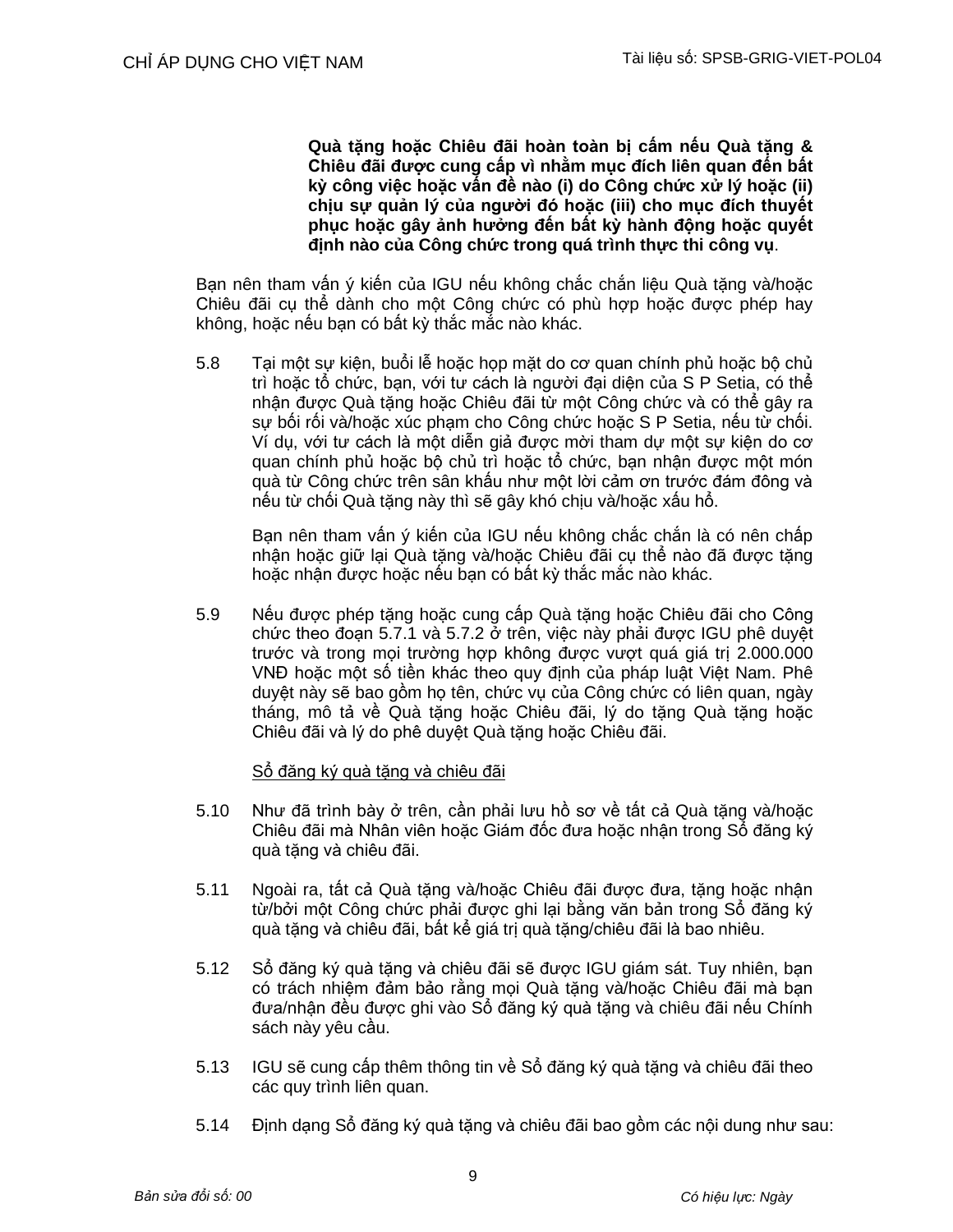| Số sê-ri      | Ngày                              | Chi tiết về cá<br>nhân hoặc<br>tố chức<br>đưa/nhân<br>quà tặng<br>hoăc<br>chiêu đãi | Chi tiết về<br>quà<br>tặng<br>hoăc<br>chiêu đãi   | Giá trị dự<br>kiến    | Tên của<br>người<br>nhận hoặc<br>tặng                              | Lý<br>do<br>tặng/nhận<br>quà<br>tặng<br>hoăc chiêu<br>đãi                             | Chi tiết/Ghi<br>chú (dịp &<br>quốc gia)                              |
|---------------|-----------------------------------|-------------------------------------------------------------------------------------|---------------------------------------------------|-----------------------|--------------------------------------------------------------------|---------------------------------------------------------------------------------------|----------------------------------------------------------------------|
| ví dụ:<br>001 | 31<br>thán<br>g 12<br>năm<br>2018 | <b>ABC</b><br>Hợp tác tư<br>vân                                                     | Bảng<br>kỷ<br>niêm<br>bằng<br>hợp<br>kim<br>thiếc | 500.000<br><b>VNĐ</b> | Nhận được<br>từ ông A,<br>Giám đốc<br>của ABC<br>Hợp tác tư<br>vân | Thế<br>hiên<br>lòng biết ơn<br>đã phát<br>VÌ<br>biểu tại hội<br>Viêt<br>thảo ở<br>Nam | Hội thảo về<br>phát triển dân<br>cu, tỉnh Bình<br>Dương, Việt<br>Nam |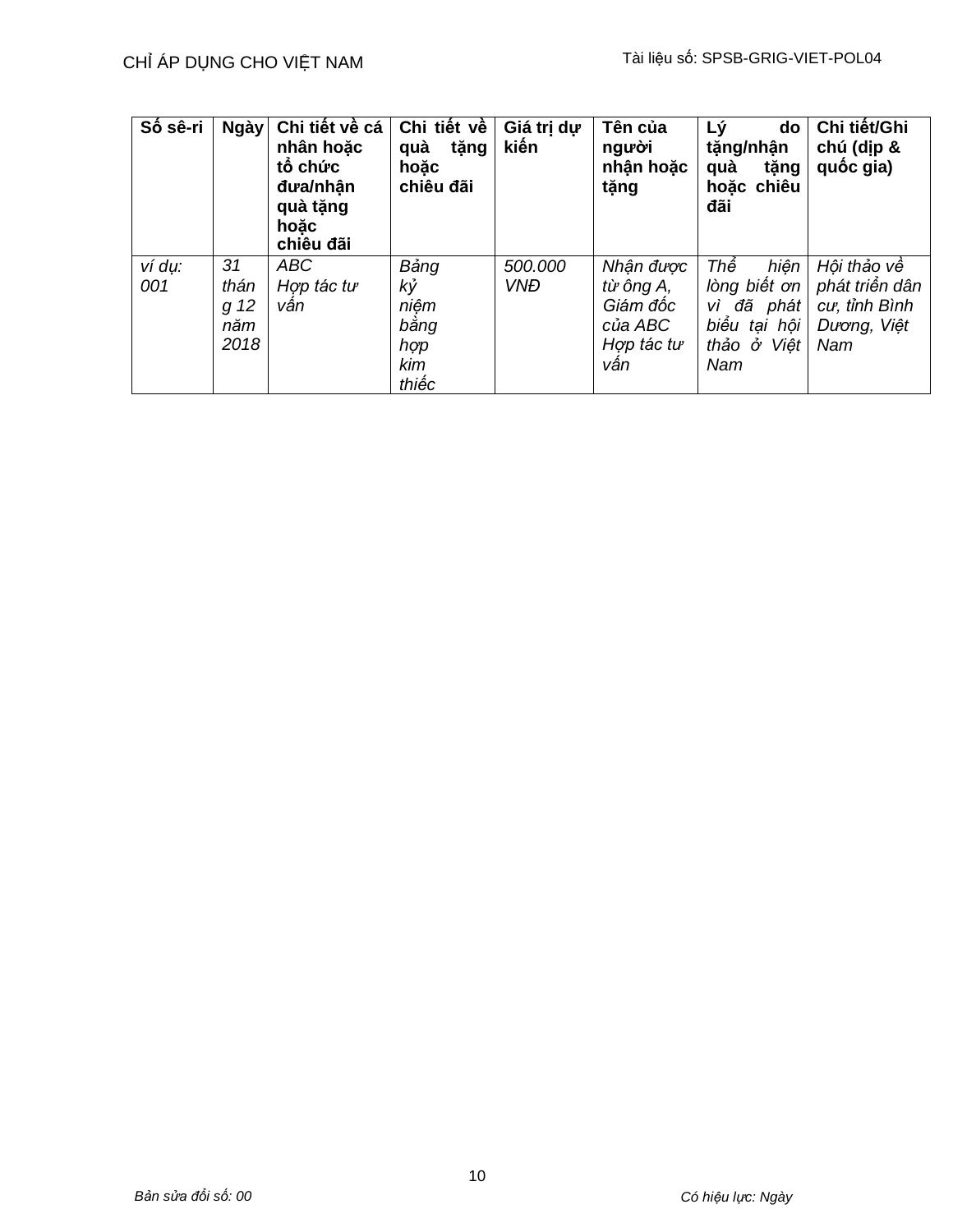## **PHẦN III: TRÁCH NHIỆM CỦA BẠN**

## **6. TRÁCH NHIỆM CỦA BẠN**

- 6.1 Bạn phải đảm bảo rằng bạn đã đọc, hiểu và tuân thủ Chính sách này cũng như các quy trình hoạt động tiêu chuẩn có liên quan.
- 6.2 Ban phải tránh thực hiện bất kỳ hoạt động nào có thể dẫn đến hoặc gợi ý nhận thức về hành vi vi phạm Chính sách này.
- 6.3 Bạn không được nhận hoặc tặng Quà tặng và/hoặc Chiêu đãi nếu điều đó sẽ ảnh hưởng đến sự liêm chính của bạn, cản trở khả năng đánh giá sản phẩm, giá cả và hiệu suất của các Bên thứ ba hoặc ảnh hưởng đến đánh giá chuyên môn của bạn trong việc hoàn thành toàn bộ trách nhiệm của bạn đối với S P Setia (xem Bộ quy tắc ứng xử và đạo đức trong kinh doanh của chúng tôi để được hướng dẫn thêm).
- 6.4 Ban phải kiểm tra chính sách quà tăng và chiêu đãi hiện hành hoặc chính sách tương đương được bên sử dụng lao động của người nhận dự kiến công bố trực tuyến (nếu có) để xác định chắc chắn các đặc điểm của Quà tặng và Chiêu đãi được phép.
- 6.5 Mọi Nhân viên của S P Setia và Giám đốc phải ghi lại tất cả Quà tặng và Chiêu đãi đã đưa hoặc nhận vào Sổ đăng ký quà tặng và chiêu đãi, theo yêu cầu của Chính sách này.
- 6.6 Bạn phải thông báo cho IGU càng sớm càng tốt nếu bạn cho rằng hoặc có nghi ngờ rằng hành vi vi phạm Chính sách này đã xảy ra hoặc có thể xảy ra trong tương lai.
- 6.7 Bạn nên cảnh giác với các dấu hiệu cảnh báo về Hối lộ khi xử lý Quà tặng và Chiêu đãi (ở đây được gọi là "dấu hiệu cảnh báo"), được nêu trong Phụ lục 1 của Chính sách này.
- 6.8 Việc ngăn chặn, phát hiện và báo cáo Hối lộ là trách nhiệm của tất cả những cá nhân làm việc cho S P Setia hoặc cá nhân thuộc sự kiểm soát của S P Setia.
- 6.9 Việc không tuân thủ các điều khoản của Chính sách này là một hành vi vi phạm kỷ luật.

## **7. CÁCH BÀY TỎ QUAN NGẠI**

7.1 Bạn phải bày tỏ quan ngại thực tế về bất kỳ trường hợp xảy ra hay nghi ngờ có căn cứ nào về các hành vi sai trái hoặc vi phạm Chính sách này trong giai đoạn sớm nhất có thể, bằng cách báo cáo ngay những trường hợp hay nghi ngờ đó bằng văn bản cho IGU và/hoặc Trưởng bộ phận liên quan. Sau đó, IGU có thể đưa các báo cáo như vậy lên Ủy ban Quản lý Rủi ro và thậm chí cao nhất là Hội đồng quản trị, nếu thích hợp và được pháp luật cho phép. Nếu bạn không cảm thấy thoải mái khi báo cáo như trên, vui lòng tham khảo Chính sách Tố giác để biết thêm các phương thức báo cáo và hướng dẫn chi tiết liên quan đến các biện pháp bảo vệ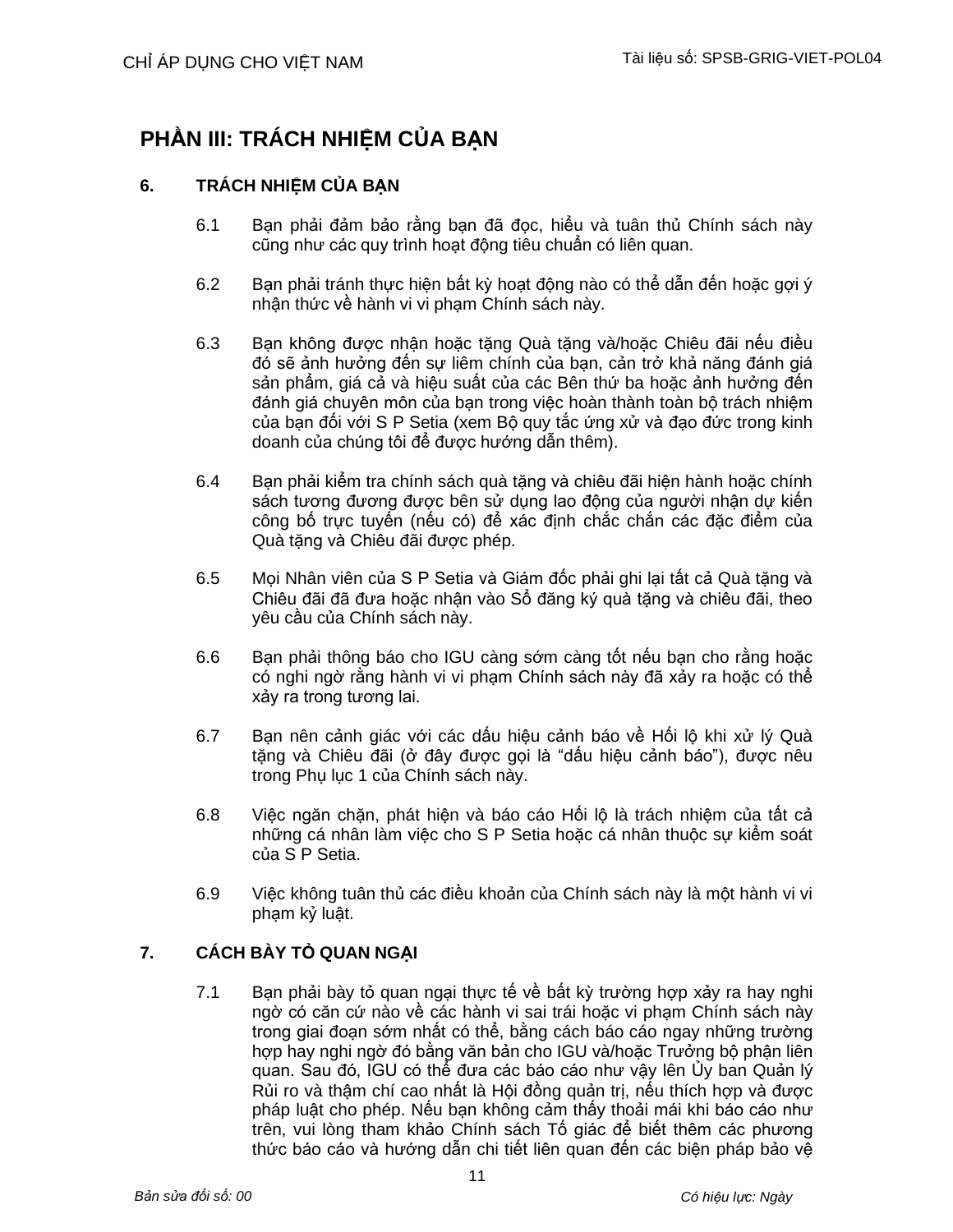có sẵn dành cho người tố giác.

- 7.2 Nếu bạn không chắc chắn về một hành vi cụ thể liên quan đến Quà tặng và Chiêu đãi có cấu thành Hối lộ hay không, hoặc nếu bạn có bất kỳ thắc mắc nào khác, thì hãy cho Trưởng bộ phận liên quan hoặc IGU biết.
- 7.3 Một khi bạn đã báo cáo nghi ngờ hoặc lo ngại thực sự, không nên thảo luận vấn đề với ai khác ngoài những người chịu trách nhiệm điều tra vấn đề, cho đến khi có thông báo khác.

Chính sách này được Hội đồng quản trị thông qua vào ngày 16/12/2021.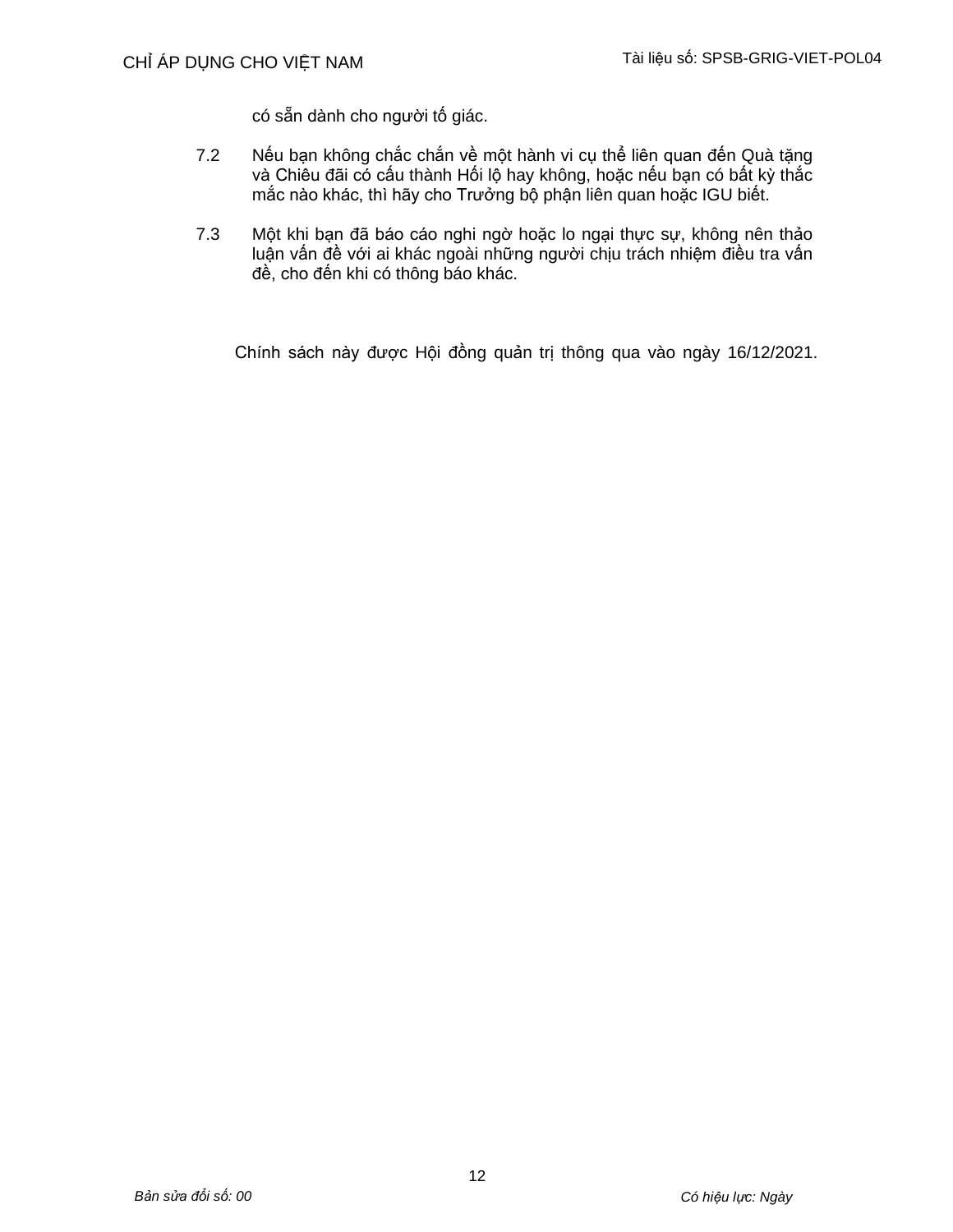## **PHỤ LỤC 1**

## **TÌNH HUỐNG RỦI RO TIỀM ẨN: "DẤU HIỆU CẢNH BÁO"**

Sau đây là danh sách các dấu hiệu cảnh báo liên quan đến Quà tặng và Chiêu đãi có thể xảy ra trong quá trình bạn làm việc cho S P Setia và có thể gây ra các quan ngại theo các luật chống hối lộ và tham nhũng. Danh sách này không phải là bản đầy đủ và chỉ nhằm mục đích minh họa.

Nếu bạn gặp phải bất kỳ dấu hiệu cảnh báo nào trong số những dấu hiệu này trong quá trình làm việc cho S P Setia, bạn phải kịp thời thông báo cho Trưởng bộ phận liên quan hoặc IGU:

- a) Bạn được đề nghị đưa hoặc nhận được một món quà bằng tiền mặt hoặc một vật tương đương tiền như phiếu mua hàng có thể đổi thành hàng hóa, chẳng hạn như đồ dùng điện tử, số dặm bay, vàng, bạc hoặc trái phiếu vô danh.
- b) Bạn được đề nghị đưa hoặc nhận được một món quà có giá trị rất cao vượt quá ngưỡng quy định trong Phụ lục 2, Phần A của Chính sách này bởi một người mà bạn có mối quan hệ kinh doanh trong thời gian làm việc cho S P Setia.
- c) Bạn được yêu cầu cho phép hoặc thanh toán chi phí đi lại hoặc giải trí cho Bên thứ ba/Công chức mà không có lý do kinh doanh rõ ràng.
- d) Bạn được yêu cầu trả tiền cho dịch vụ giải trí tại các câu lạc bộ đêm hoặc các dịch vụ về tình dục.